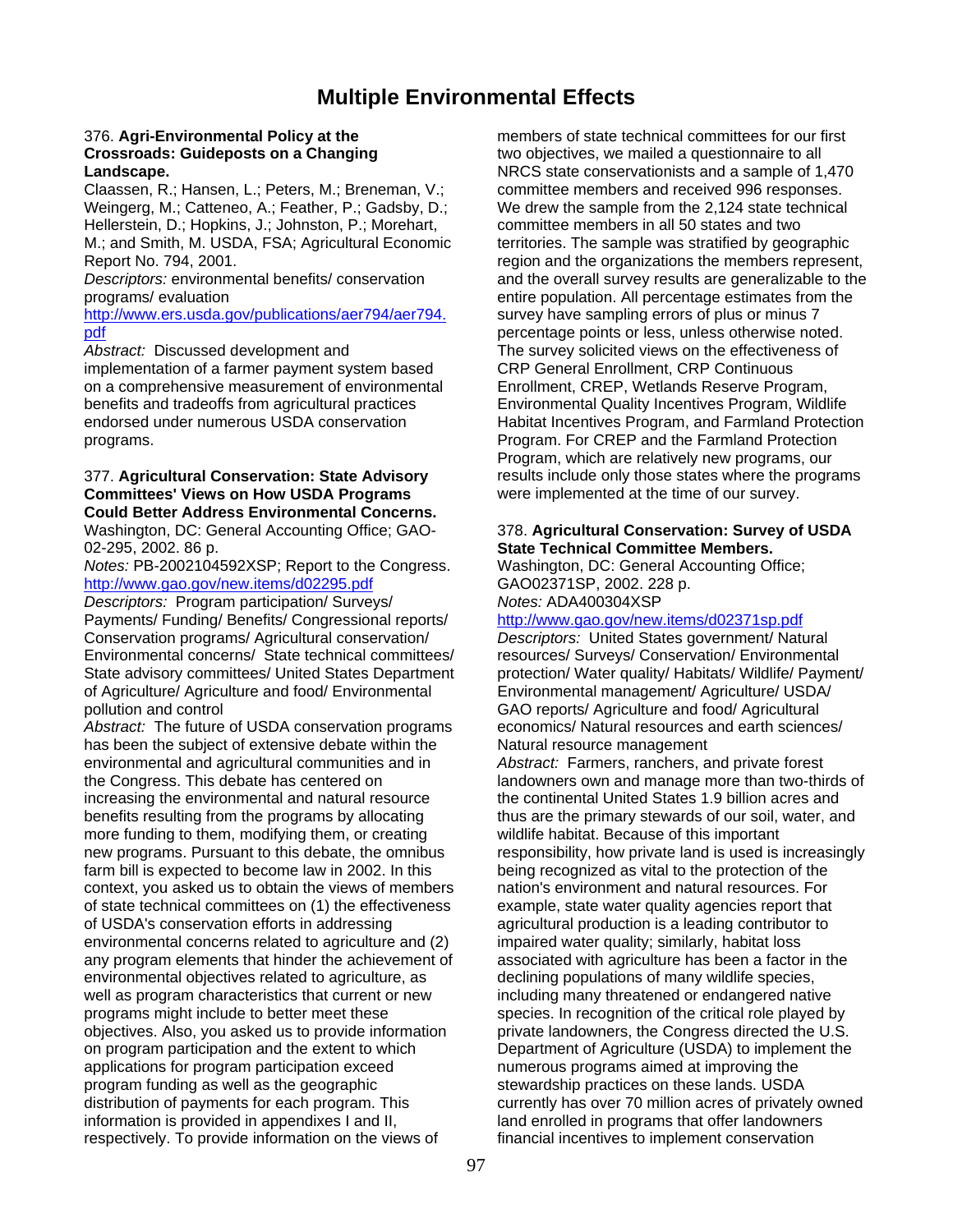practices to protect or improve soil and water quality economic impact/ farm sector/ farm income/ market and wildlife habitat. USDA's conservation efforts are prices/ agricultural prices/ cost analysis/ budgets/ intended to address specific environmental concerns, public expenditure/ subsidies/ price support/ public priority areas, and include partnerships with state or control/ USDA/ acreage reduction/ commodity local entities to leverage limited funding. USDA's programs Conservation Reserve Program (CRP), the federal This citation is from AGRICOLA. government's largest single conservation program, has an enrollment of almost 34 million acres and 383. Cattle and forages can play a vital role in makes annual payments of about \$1.5 billion on **sustainable agriculture.** these acres. The contract of the contract of the contract of the contract of the contract of the contract of the contract of the contract of the contract of the contract of the contract of the contract of the contract of t

## **Programme: The chance to reward farmers for** conservation---United States/ Grazing lands--**services to the environment?** United States/ United States---Agricultural policy/

*Berichte uber Landwirtschaft* 80 (1): 85-93; United States

International/CABI Publishing. The contractional contractional pasture.

## 380. **Assessing the effectiveness of technical** Information Service **assistance for soil conservation practices.**

*ISSN:* 0278-4416 Kellogg, R. L. and Wallace, S.

*Descriptors:* Soil conservation/ Agricultural In: Clean water, clean environment: 21st century States Soil conservation service conference proceedings. (Held 5 Mar 1995-8 Mar *Abstract:* Conservation Technical Assistance 1995 at Kansas City, Missouri.) program of the Soil Conservation Service, U.S. St. Joseph, Mich.: ASAE; 1995. Department of Agriculture; based on conference *NAL Call #:* TD365.C54-1995; *ISBN:* 0929355601 paper. Based on 1982 data from both recipients and *Descriptors:* pesticides/ leaching/ risk/ losses from

# Information Service systems/ United States/ pesticide leaching index/

## 381. **Benefit cost analysis of the 2002 EQIP Farm** This citation is from AGRICOLA. **Bill provisions.**

*Selected papers from the annual meeting of the* **in the prairie pothole region.**  *American Agricultural Economics Association*. (2003) Galatowitsch, S. M. and Van Der Valk, A. G. *NAL Call #:* HD1405 .A44. *Wetlands* 16 (1): 75-83. (1996)

*Descriptors:* Farm Bill/ cost benefit analysis/ reclamation/ hydrological regime/ aquatic plants/ environmental quality/ environmental policy/ United United States, Iowa/ United States, Minnesota/ States/ environmental quality incentives program United States, South Dakota/ community

*NAL Call #:* 56.8-J822; *ISSN:* 0022-4561 [JSWCA3] and federal agencies, most as part of the *Descriptors:* agricultural economics/ federal **Conservation Reserve Program.** The total area<br>
programs/ computer simulation/ simulation models/ covered by these restored wetlands is approximately programs/ computer simulation/ simulation models/ commodity markets/ maize/ wheat/ soybeans/ cotton/ 2714 ha. Most restorations are small (less than 4 ha)

target funding toward state and local environmental loans/ acreage/ conversion/ soil conservation/ erosion

*Food Review* 14: 2-5. (1991); *ISSN:* 1056-327X 379. **The American Conservation Reserve** *Descriptors:* Livestock industry---United States/ Soil Mello I; Heissenhuber A; and Kantelhardt J Agriculture---Environmental aspects/ Forage plants---

9 ref. (2002) *Abstract:* Achievements of U.S. Conservation This citation is provided courtesy of CAB Reserve Program in expanding forage production and © 2004 PAIS, published by OCLC Public Affairs

## Esseks, J Dixon and Kraft, Steven E 384. **Changes in pesticide leaching potential** 384. **Changes in pesticide leaching potential Policy Studies Review 6: 245-259.** (1986); *Policy Studies Review* 6: 245-259. (1986); **between 1982 and 1992: A national perspective.**

extension/ Government agencies Evaluation/ United team agriculture: Working to protect water resources

nonrecipients of the program at six diverse sites. soil/ surveys/ arable land/ arable soils/ land diversion/ © 2004 PAIS, published by OCLC Public Affairs application rates/ rain/ geographical information Conservation Reserve Program

# Atwood, J.; Knight, L.; Cattaneo, A.; and Smith, P. 385. **Characteristics of recently restored wetlands**

*Notes:* Supplemental online access through *NAL Call #:* QH75.A1W47; *ISSN:* 0277-5212 [http://agecon.lib.umn.edu](http://agecon.lib.umn.edu/). *Descriptors:* wetlands / vegetation/ hydrology/ land This citation is from AGRICOLA. Composition/ environment management/ ecosystem management/ plant populations/ reclamation/ nature 382. **Budgetary and farm-sector impacts of the** conservation/ environmental restoration/ Water and **1985-1990 Conservation Reserve Program.** plants/ Protective measures and control/ Reclamation Barbarika, A. Jr. and Langley, J. *Abstract:* Between 1987 and 1991, 1892 prairie *Journal of Soil and Water Conservation* 47 (3): potholes were restored in northern Iowa, southern 264-267. (May 1992-June 1992) Minnesota, and southeastern South Dakota by state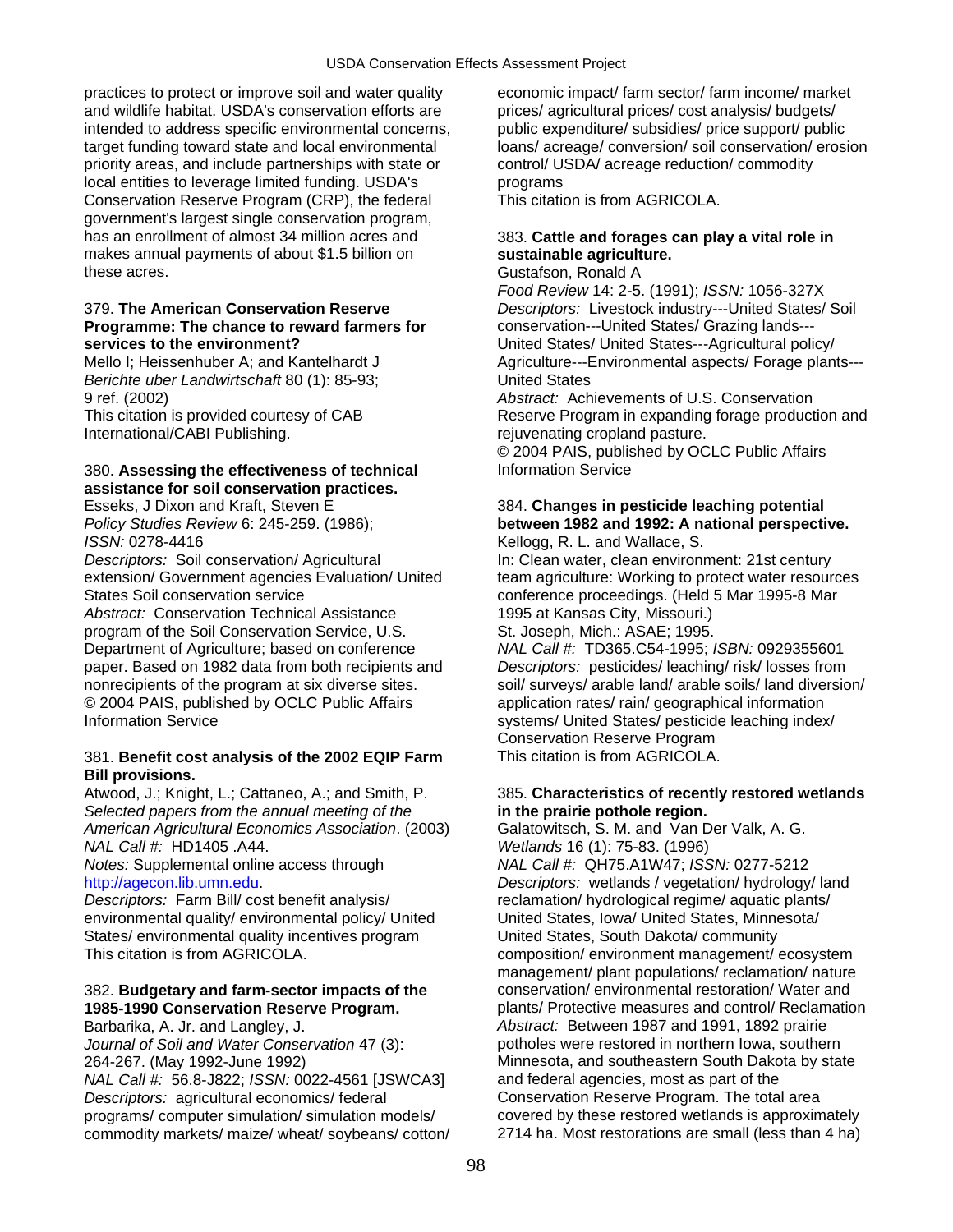Wetlands with an ephemeral/temporary water regime<br>are under-represented compared to their pre-<br>contracts for the majority of acres-22 million-expiring drainage extent. Information on basin morphometry, in 1996 and 1997. hydrology, and vegetation-zone development was © Cambridge Scientific Abstracts (CSA) collected on 62 wetlands restored in 1988. Earthen dams are installed on most (73%) restorations in the 388. **Conservation Reserve Program: An**  region, increasing the full pool volume but not the **Economic Assessment.**  mean depth of the basin. Overall, restored wetlands Young, C. E. and Osborn, C. T. have basin morphometries that are comparable to Washington, DC: Economic Research Service; those of similarly sized natural wetlands. About 60% ERSAER626XSP, 1990. 37 p. of the basins had their predicted hydrology or held *Notes:* Agricultural economic rept. 626; Replaces water longer than predicted. Nevertheless, about PB90-183179. 20% of the projects that we examined were *Descriptors:* Farms/ Income/ Food/ Prices/ Soil hydrologic failures and either never flooded or had erosion/ Water quality/ Evaluation/ Conservation/ significant structural problems. Most restored Agricultural economics/ Natural resources wetlands had developed emergent and submersed management/ Costs/ Programs/ Environment aquatic vegetation zones, but only a few had management/ Agriculture and food/ Agricultural developed wet prairie and sedge meadow vegetation economics/ Natural resources and earth sciences/ zones. Natural resource management/ Soil sciences

Smith, M. E. [Also available as: Agricultural Outlook administrative expenses, and potential downturns in *Notes: CODEN: AGOUD7; ISSN: 0099-1066* tied to farming where enrollment is heavy. Net (application/pdf) economic benefits of the program range between *NAL Call #:* aHD1751.A42 \$3.4 billion and \$11.0 billion in present value, [http://jan.mannlib.cornell.edu/reports/erssor/economic](http://jan.mannlib.cornell.edu/reports/erssor/economics/ao-bb/2000/ao277.pdf) according to estimates derived in the report. The

## 387. **Conservation Reserve Program: Alternatives** quality, create better habitat for fish and wildlife, curb **are available for managing environmentally production of surplus commodities, and provide sensitive cropland. income support to farmers. income support to farmers.**

General Accounting Office *Notes:* GAO/RCED-95-42 **Changes on the Horizon.**

agriculture/ land use/ water quality/ example to the Conference.; 1996.

Abstract: If not properly managed, agricultural United States production on the nation's 382 million cropland acres *Abstract:* Demonstrated that most of the can adversely affect the quality of water and air, the environmental benefits anticipated to be lost upon productivity of soil, and the availability of wildlife contract expiration were retained through continuous habitat. In an effort to reduce these effects by signup. temporarily removing highly erodible cropland from production, the Congress enacted the Conservation Reserve Program (CRP) in 1985. The CRP was also designed to reduce surplus crop production and support farm income. Under the CRP, the U.S. Department of Agriculture (USDA) contracted with farmers to take 36.4 million acres out of production for 10 years in return for rental and cost-share

wetlands with a seasonal hydrologic regime. payments of almost \$20 billion through the year 2002. contracts for the majority of acres-22 million-expiring

© Cambridge Scientific Abstracts (CSA) *Abstract:* The Conservation Reserve Program (CRP) will boost net farm income and improve 386. **Conservation Reserve Enhancement** environmental quality substantially over the life of the **Program: Early results from a federal-state program (1986-99). These gains will come at the cost partnership. partnership. of somewhat higher food prices and Government** 277: 16-20 (Dec 2000).], 2000. farm input industries and other local economic activity [s/ao-bb/2000/ao277.pdf](http://jan.mannlib.cornell.edu/reports/erssor/economics/ao-bb/2000/ao277.pdf) report also looks behind the bottom-line estimate to *Descriptors:* federal programs/ state government/ determine how well the CRP does in reaching each of USDA/ incentives/ land diversion/ United States its multiple goals, which are to reduce soil erosion, USDA/ incentives/ land diversion/ United States its multiple goals, which are to reduce soil erosion,<br>This citation is from AGRICOLA.<br>protect the Nation's long-term capability to produce protect the Nation's long-term capability to produce food and fiber, reduce sedimentation, improve water

# Washington, DC: GAO, 1995. 389. **The Conservation Reserve Program:**

<http://www.gao.gov/archive/1995/rc95042.pdf> Monson, M. and Cassidy, D.<br>
Descriptors: cultivated lands/ land management/ In: North Central Extension li **In: North Central Extension Industry Soil Fertility** Watershed protection *Descriptors:* Conservation Reserve Program/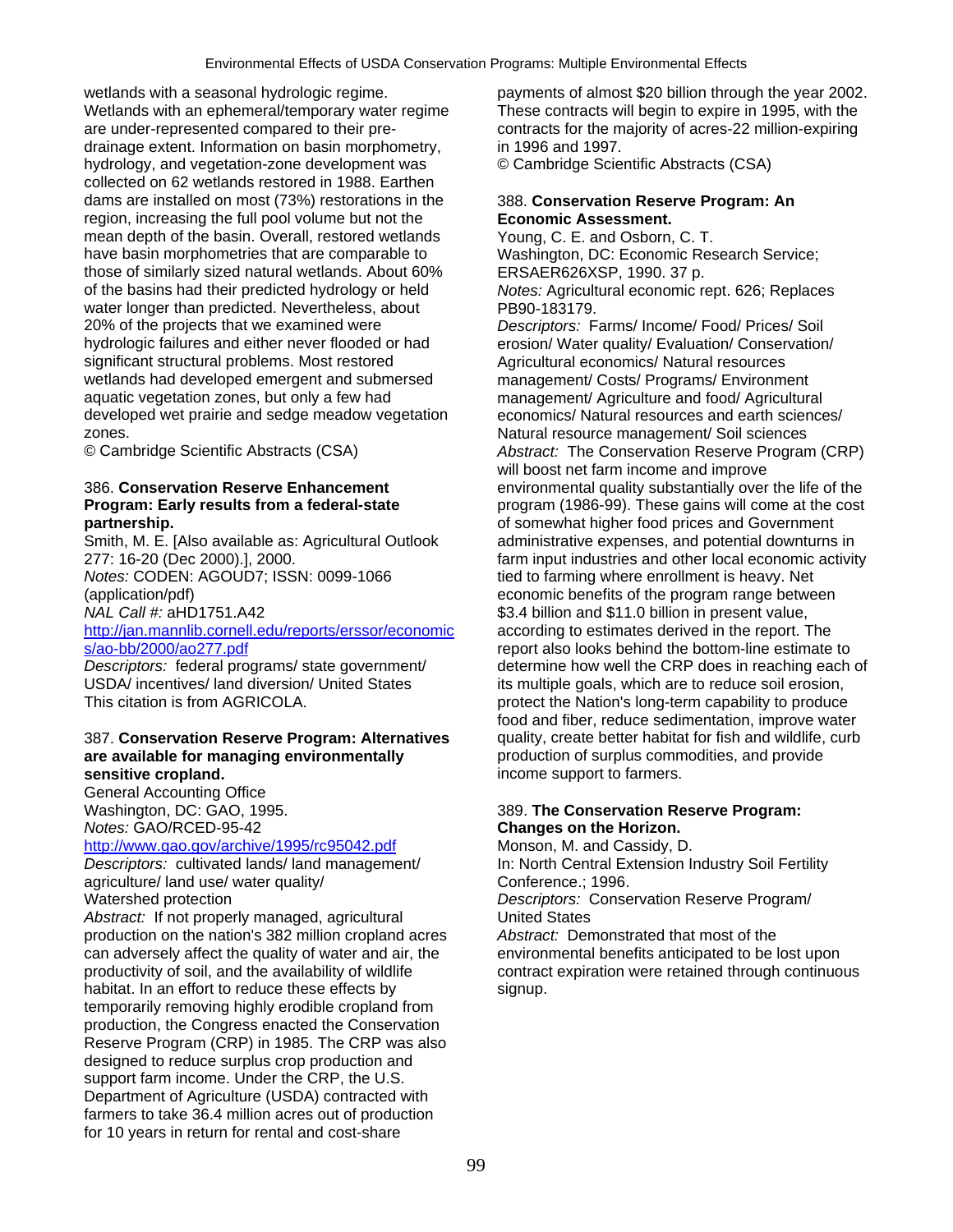## 390. **Conservation Reserve Program (Chapter 6).** *Notes:* Title from caption. "September 1999."

United States Department of Agriculture, Economic *NAL Call #:* aS930-.C658-1999

In: Agricultural Resources and Environmental [pdf](http://www.fsa.usda.gov/pas/publications/facts/ebiold.pdf) Washington, D.C.: U.S. Department of Agriculture, States/ Conservation of natural resources---United

*Descriptors:* Conservation Reserve Program Water quality management---Economic aspects--- *Abstract:* Detailed description of the history of the United States/ Agriculture---Economic aspects--- CRP, development of the EBI, and accomplishments United States to date. *Abstract:* The Environmental Benefits Index (EBI) is

## **on soil, water and environmental quality. general signup. Scores are based on the expected**

Blackburn, W. H.; Newman, J. B.; and Wood, J. C. environmental benefits to soil resources, water Fort Collins, Colo.: Rocky Mountain Forest and during the time the land is to be enrolled in the

federal programs/ reserved areas/ simulation models/ acceptable or rejected based on the ranking results. percolation/ evapotranspiration/ water erosion / [Document overview] runoff/ United States/ Wind Erosion Equation / WEE/ This citation is from AGRICOLA. Water Erosion Prediction Project/ WEPP This citation is from AGRICOLA. 395. **The Conservation Reserve Program: Status,** 

## 392. **Conservation Reserve Program:** Osborn, T.

United States. Dept. of Agriculture. 271-278. (1993) Washington, D.C.: U.S. Dept. of Agriculture; *NAL Call #:* 56.8 J822 [JSWCA3] 2, 127 leaves: ill., maps. (1997) *Descriptors:* Agriculture/ Conservation Reserve *Notes:* Cover title. "February 1997" Includes Program/ Economic aspects/ Environmental<br>bibliographical references (leaves 117-127). protection/ Erosion control/ Federal jurisdiction *Descriptors:* Conservation Reserve Program--- erosion/ Water quality/ Water law and institutions/ United States/ Conservation of natural resources--- Watershed protection United States/ Environmental risk assessment--- *Abstract:* After Conservation Reserve Program United States/ risk assessment (CRP) contracts expire, annual rental payments This citation is from AGRICOLA. This citation is from AGRICOLA. This citation is from AGRICOLA.

## 393. **Conservation Reserve Program may be good** CRP acres will either be planted to crops, depending **for the environment, farms, and rural <b>interprentice** largely on commodity market conditions, placed in

*Rural Development Perspectives* 8 (3): 25-31. (1992) will be available for crop production or other uses *NAL Call #:* aHN90.C6R78; *ISSN:* 0271-2172 starting in late 1995. The expiration of CRP contracts *Descriptors:* federal programs/ environmental impact/ raises concerns over the extent of conservation, farms/ rural communities/ conservation/ United States wildlife and environmental reversals that will occur, This citation is from AGRICOLA. **particularly if commodity markets are favorable in** 

## 394. **Conservation Reserve Program sign-up 20:** provision of farm legislation will not prevent much **Environmental benefits index. CRP** land from returning to production, it will

Washington, D.C.: USDA, Farm Service Agency; exampled that productivity losses on most CRP land that Series: Fact sheet (United States, Farm Service example recropped. However, the effectiveness of Series: Fact sheet (United States. Farm Service

Research Service ERS [http://www.fsa.usda.gov/pas/publications/facts/ebiold.](http://www.fsa.usda.gov/pas/publications/facts/ebiold.pdf)

Indicators, 1996-97: Agricultural Handbook, No. 712; *Descriptors:* Conservation Reserve Program---United Economic Research Service, 1997. Subsetted States/ Wildlife habitat improvement---United States/

used to evaluate and rank land offered for enrollment 391. **The Conservation Reserve Program: Effects** in the Conservation Reserve Program (CRP) during a In: General Technical Report RM. **All intervals and intervals and other resource concerns** Range Experiment Station, 1991; pp. 27-36. program. Each offer submitted is assigned a point *Notes:* Report Series ISSN: 0277-5786 score based on its relative environmental benefits. *NAL Call #:* aSD11.A42 Each offer is compared nationally with all other offers *Descriptors:* soil conservation/ erosion control/ at the end of the sign-up. Offers are determined

# **Future, and Policy Options.**

**Environmental risk assessment.** *Journal of Soil and Water Conservation* 48 (4):

protection/ Erosion control/ Federal jurisdiction/ *NAL Call #:* aS930.C662-1997 **Regulations/ Soil conservation/ Contracts/ Costs/ Soil** Contracts/ Costs/ Soil

producers will decide the next use of their land. Most **communities.**<br>
Siegel, P. B. and Johnson, T. G. **and Siegel, P. B. and Johnson, T. G. and Siegel** annual acreage set-asides, kept in grass for livestock production, or left idle. Land first placed in the CRP production, or left idle. Land first placed in the CRP 1996 and 1997. While the conservation compliance United States. Farm Service Agency.<br>
Washington, D.C.: USDA, Farm Service Agency: productivity losses on most CRP land that is Agency). (1999) Agency). (1999) Conservation compliance in protecting water quality is unclear, and it will do little to maintain wildlife habitat benefits currently provided by CRP. Keeping all CRP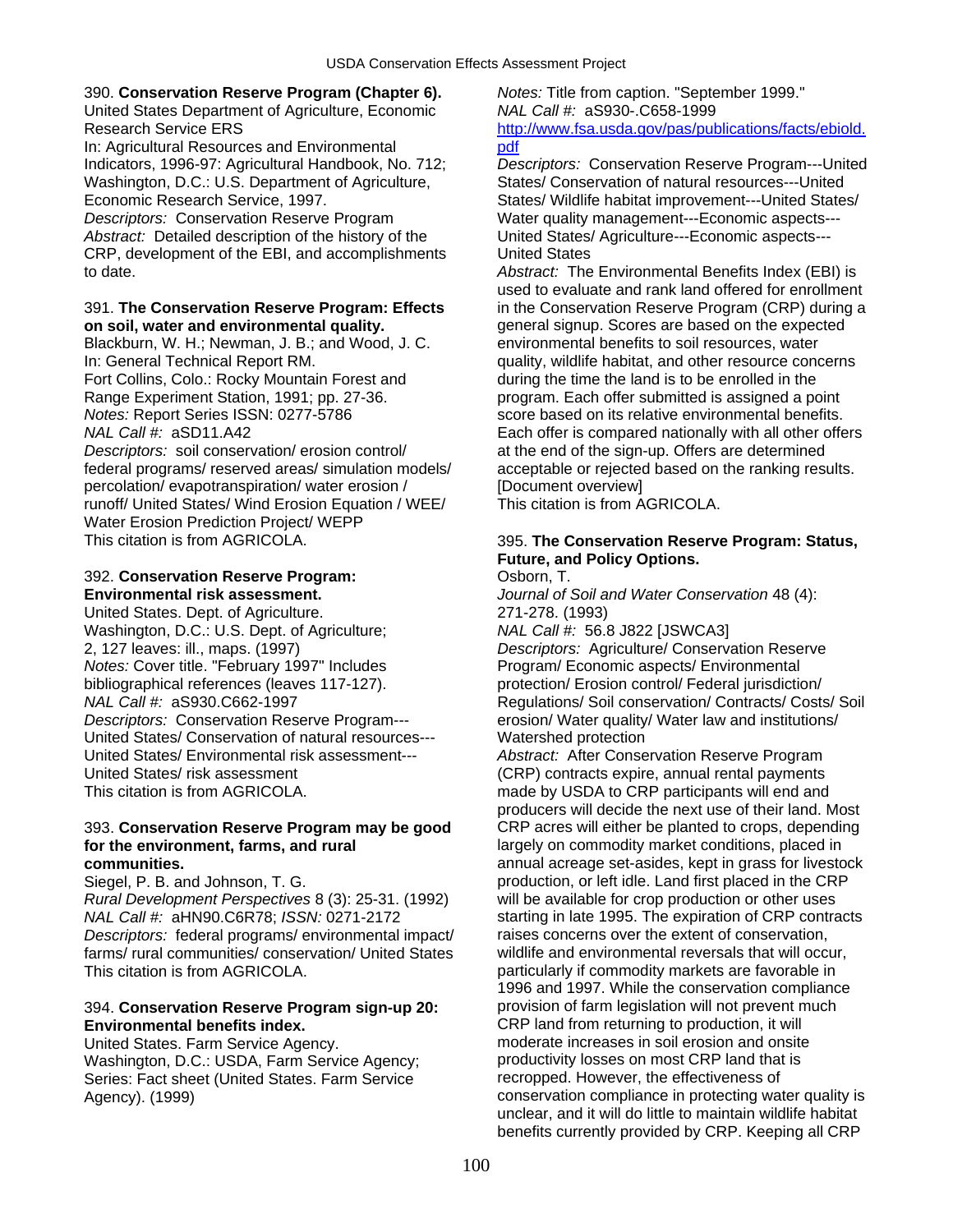land under contract currently costs nearly two billion 398. **Conversion of Conservation Reserve**  dollars each year. Adoption of something similar to **Program (CRP) grassland for dryland crops in a**  the bid acceptance procedure used for the post-1990 **semiarid region.**  CRP signups offers promise for targeting CRP land Unger, P. W. under whatever post-contract program Congress *Agronomy Journal* 91 (5): 753-760. might enact. (Brunone-PTT) (Sept. 1999-Oct. 1999)

## 396. **Conservation Reserve: Yesterday, Today and** grasslands/ agricultural land/ tillage/ conservation **Tomorrow, Symposium Proceedings.** tillage/ no-tillage/ plowing/ prescribed burning/

Joyce, L. A.; Mitchell, J. E.; and Skold, M. D. vegetation/ ammonium nitrate/ application rates/ soil Fort Collins, CO: Rocky Mountain Forest and Range water content/ drought/ crop yield/ water stress/ land<br>Experiment Station: Series: Forest Service general banks/ Texas Experiment Station; Series: Forest Service general technical rept. 203; 71 p. (1991) *Abstract:* Information was needed regarding *Notes:* Meeting held January 14, 1991 at practices suitable for returning grassland to cropland<br>Washington, DC: FSGTRRM203: PB91208413XSP when Conservation Reserve Program (CRP) Washington, DC; FSGTRRM203; PB91208413XSP *Descriptors:* Agriculture/ Future planning Projected/ contracts expired. A study on Pullman soil (Torrertic Land use/ Environmental effects/ Decision making/ Paleustoll) involved seven tillage treatments (no-Implementation/ Economic impacts/ Reserves/ Farm tillage and reduced, sweep, disk, moldboard plus management/ Contracts/ Land ownership/ History/ disk, burn-sweep, and burn-disk tillage) with Wildlife/ Recreation/ Ecology/ Crop yields/ Meetings/ vegetation retained and the five non-burn tillage Agricultural Resources Conservation Program/ Food Security Act of 1985 / Farm Bill of 1990/ Conservation kg N ha(-1) in 1995 and at 0, 67, and 134 kg N ha(-1) States/ Natural resources and earth sciences/ Natural and soil never was filled with water at planting time. resource management/ Agriculture and food/ Sorghum [Sorghum bicolor (L.) Moench] yielded < or Agricultural equipment facilities and operations/ $= 720$  kg ha(-1) in 1995, and the 1995-1996 wheat Urban and regional technology and development/ (Triticum aestivum L.) crop failed. Sorghum was not Regional administration and planning planted in 1996 because of a drought. Sorghum<br>Abstract: Contents: The Conservation Reserve yielded 2260 to 4700 kg ha(-1) in 1997. Wheat *Abstract:* Contents: The Conservation Reserve Program--How Did We Get Where We Are and yielded 1410 to 1980 kg ha(-1) in 1996-1997. Where Do We Go From Here; An Overview of the Vegetation retention or removal affected yields Agricultural Resources Conservation Program; slightly. Fertilization affected sorghum yields slightly Economics of Livestock and Crop Production on and increased wheat yields. Vegetation control was Post-CRP Lands; Landowner Options When CRP difficult with no-tillage. Disk tillage to dislodge grass,<br>Ends; The Conservation Reserve Program: Effects followed by reduced or no-tillage, appears best for Ends; The Conservation Reserve Program: Effects Conservation Reserve Program Effects on Wildlife region. Because of low initial soil water contents, a and Recreation; Future Costs and Benefits of 90-d period is inadequate for obtaining adequate soil Conservation Reserve Lands; Impacts of the water storage unless precipitation is much above Plains; Research Questions Related to the vegetation when precipitation is low would provide Conservation Reserve Program; Some Sociological more time for storing soil water and increase the and Ecological Effects of the Conservation Reserve potential for obtaining favorable yields.<br>Program in the Northern Great Plains: The CRP in This citation is from AGRICOLA. Program in the Northern Great Plains; The CRP in Oregon's Columbia Basin: A Local Perspective.

# 397. **Conservation title impacts on the Great** Reserve Program.<br>**Plains.** Young, C. E. and O

Dicks, M.; Ray, D.; and Sanders, L. D. *Journal of Soil and Water Conservation* 45 (3): *Current Farm Economics (Agricultural Experiment* 370-373. (1990) Station, Division of Agriculture, Oklahoma State *University)* 63 (1): 21-33. (Mar. 1990) *Descriptors:* Cost benefit analysis/ Cropland/ *Descriptors:* soil conservation/ legislation/ This citation is from AGRICOLA. lands/ Federal jurisdiction/ Soil erosion/

© Cambridge Scientific Abstracts (CSA) *NAL Call #:* 4-AM34P; *ISSN:* 0002-1962 [AGJOAT] *Descriptors:* sorghum bicolor/ triticum aestivum/

Land conservation/ Resource conservation/ examents with vegetation removed before treatment.<br>Agricultural Resources Conservation Program/ Food Fertilizer (NH(4)NO(3)) was applied at 0, 34, and 67 Reserve Program/ Great Plains Region United in 1996 and 1997. Initial soil water contents were low, on Soil, Water and Environmental Quality; converting CRP grassland to cropland in this semiarid Conservation Reserve Program in the Central Great normal. Forgoing planting a crop soon after killing the

# 399. **Costs and Benefits of the Conservation**

**Plains.** Young, C. E. and Osborn, C. T. *NAL Call #:* HD1775.O5C87; *ISSN:* 0030-1701 Economic aspects/ Erosion control/ Land use/ Soil<br> *Descriptors:* soil conservation/ legislation/ <br>
conservation/ Administration/ Administrative United States agencies/ Conservation Reserve Program/ Cultivated Watershed protection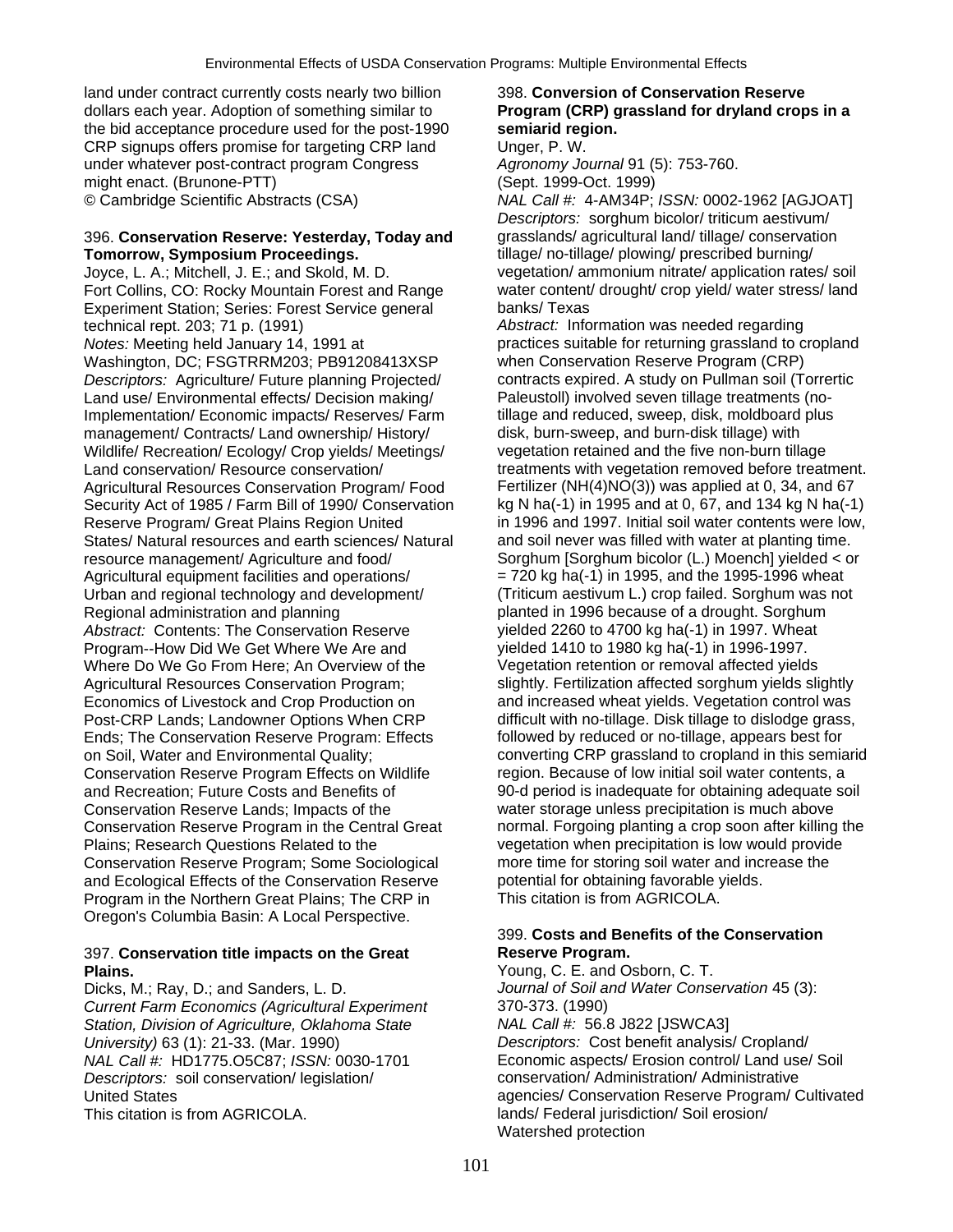*Abstract:* The economic efficiency of the *Descriptors:* soil conservation/ government policy/ Conservation Reserve Program (CRP) was enhancement/ biological diversity/ wildlife/ ecosystem evaluated. The CRP is a voluntary, long-term stability/ Conservation cropland retirement program with a targeted *Abstract:* The Conservation Reserve Program was enrollment of 40-45 million acres. In exchange for initiated in 1985 to reduce soil loss on highly erodible retiring cropland with highly erodible soils or other agricultural land. This stated objective of the program environmentally sensitive land for 10 years, the U.S. has been quite successful. However, there are other Department of Agriculture pays CRP participants unintentional yet significant ecological benefits to the and one-half the cost of establishing a permanent the reversal of landscape fragmentation, land cover. The CRP's primary goal is to reduce soil maintenance of regional biodiversity, creation of erosion on highly erodible cropland. Primary effects wildlife habitat, and favorable changes in regional income; timber production; consumer costs; soil by policy makers and federal officials to maintain the productivity; surface water quality, including filter program even after enrollment expectations have strips; wildlife habitat; wind erosion; administrative been achieved. costs; cost-sharing of vegetative cover; and technical © Cambridge Scientific Abstracts (CSA) assistance costs. CRP impacts were uniformly compared to a baseline situation characterized by the 403. **Economic and ecological aspects of State**  absence of CRP. Based upon estimates of the **land conservation policy in the USA.**  primary effects, the present value of net benefits for a Samoylov D 45 million acre CRP could range from \$3.4 to \$11.0 *Mezhdunarodnyi Sel'skokhozyaistvennyi Zhurnal* 4: billion. (MacKeen-PTT) 3-6. (1998)

© Cambridge Scientific Abstracts (CSA) This citation is provided courtesy of CAB

# 400. **The CRP balancing act: Trading off costs**

Nickerson, C. **Contracts. Contracts.** 

*Selected papers from the annual meeting of the* Diebel, P. L.; Janssen, L. L.; and Smith, K.; NC-214 *American Agricultural Economics Association*. (2002) Committee Final Report, 1997.

[http://agecon.lib.umn.edu](http://agecon.lib.umn.edu/). Meeting held July 28-31, *Abstract:* Discussed policy implications of a new 2002 in Long Beach, California. Includes references. 1996 farm bill, using state level studies of *Descriptors:* erosion control/ land diversion/ federal environmental benefits and a demographic analysis programs/ cost benefit analysis/ indexes/ of enrollees. environmental protection/ Monte Carlo method/ United States/ Conservation Reserve Program/ 405. **Economic Valuation of Environmental**  This citation is from AGRICOLA. **Programs: The Case of the CRP.** 

In: 62nd Midwest Fish and Wildlife Conference.*Notes:* Agriculture economic rept. 778 (Held 3 Dec 2000-6 Dec 2000 at Minneapolis, MN <http://www.ers.usda.gov/publications/aer778/> (USA).); 2000. *Descriptors:* Habitats / Wildlife/ Soil erosion/ Erosion

*Notes:* Paper No. 118; Conference Sponsor: control/ Preservation/ Recreation/ Hunting/ NCD-AFS; World Meeting Number 000 5249 Ecosystems/ Value/ Cost benefit analysis/ *Descriptors:* Aquatic Science/ Biology/ **Alternatives/ Program administration/ U.S.**<br> **Environmental Science Consuments Consumental Consuments Consuments Consumental Consumental Consumental Consumental** 

Dunn, C. P.; Stearns, R.; Guntenspergen, G. R.; and and biology/ Ecology/ Agriculture and food/ Sharpe, D. M. Business and economics and economics *Conservation Biology* 7 (1): 132-139. (1993) *Abstract:* As the largest program designed to

(farm owners or operators) an annual per-acre rent program that merit evaluation. These benefits include of the CRP are the following: changes in farm carbon flux. These and other benefits should be used

International/CABI Publishing.

## **and multiple environmental benefits.** 404. **Economic and Environmental Implications of**  Cattaneo, A.; Bucholtz, S.; Dewbre, J.; and **Expiring Conservation Reserve Program**

**Descriptors: Conservation Reserve Program/ United** *Notes:* Supplemental online access through States/ States Conservation programs/ North Carolina

# **Benefits and the Targeting of Conservation**

Feather, P.; Hellerstein, D.; and Hansen, L. 401. **CRP & Landscape Structure in IL.** Washington, DC: Economic Research Service, Weber, W. **Resource Economics Div.; ERS AER778, 1999. 64 p.** Resource Economics Div.; ERS AER778, 1999. 64 p.

Department of Agriculture/ Environmental quality / © Cambridge Scientific Abstracts (CSA) Natural resource conservation/ Environmental Benefits Index/ CRP/ Conservation Reserve 402. **Ecological benefits of the Conservation** Program/ Valuation/ Natural resources and earth **Reserve Program.** sciences/ Natural resource management/ Medicine

*NAL Call #:* QH75.A1C5; *ISSN:* 0888-8892 mitigate the negative environmental effects of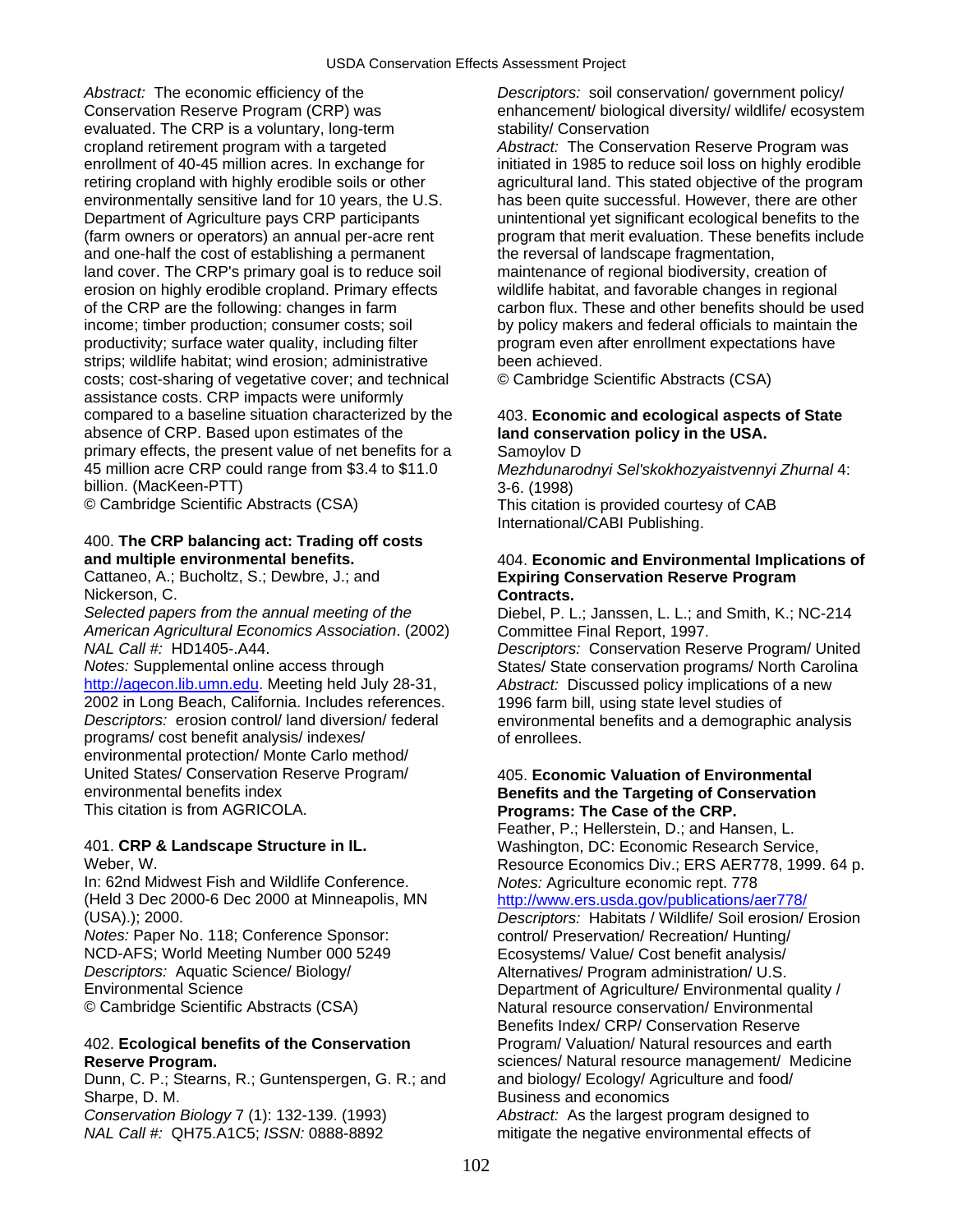agriculture, the Conservation Reserve Program 409. **Environmental indices and the politics of the**  (CRP) has broadened its initial focus on reductions in **Conservation Reserve Program.**  soil erosion to consider other landscape factors that Ribaudo, M. O.; Hoag, D. L.; Smith, M. E.; may also be beneficial. For example, preserving and Heimlich, R. habitats can help protect wildlife, thus leading to more *Ecological Indicators* 1 (1): 11-20. (Aug. 2001); nature-viewing opportunities. This report *ISSN:* 1470-160X demonstrates how nonmarket valuation models can *Descriptors:* Environment management/ Agricultural be used in targeting conservation programs such as land/ Soil erosion/ Environmental monitoring/ the CRP. Conservation/ Indicators/ Agriculture/ Management/

## 406. **Effects of soil and agricultural chemicals** *Abstract:* Environmental indicators can be used to **management on farm returns and ground water** target public programs to provide a variety of **qualtiv. benefits.** Social scientists, physical scientists, and **propertional scientists** and

*Review of Agricultural Economics* 14 (1): 65-80. (Jan. 1992) **review the US Department of Agriculture's** 

*Descriptors:* maize/ soybeans/ pesticides/ **agricultural conservation program of the United**<br> **Conservation** agricultural chemicals/ soil management/ **by the States to determine how a set of environmental** agricultural chemicals/ soil management/ groundwater/ water quality/ leaching/ returns/ tillage/ indicators were developed and used, and assess Conservation Reserve Program/ conservation compliance program program's environmental benefits beyond erosion

were utilized to evaluate the effect of alternative soil implemented under the Conservation Reserve and assessment for the purpose of managing public<br>Conservation Compliance Programs, on pesticides' resources requires more than natural science Conservation Compliance Programs, on pesticides' leaching, and returns to fixed farm resources. disciplines. Social science can help explain how Findings of the study show that the selection of public values influence what information is collected significant reduction in leaching and hence ground politics and social values. In the end, the water degradation. environmental benefits index (EBI) used to target

*Journal of Soil and Water Conservation* 47 (2):

*NAL Call #: 56.8 J822; ISSN: 0022-4561 Descriptors:* erosion control/ land resources/ resource management/ wildlife/ habitats/ 410. **Erodibility, ownership, and infrastructure:**<br>Conservation Reserve Program/ agricultural **The Conservation Reserve Program as a planni** economics (general)/ land development, land reform, **tool.** and utilization (macroeconomics)/ natural resources Willette, A. M.; Weisman, B.; Kramer, J. L.; Sweson, This citation is provided courtesy of NISC, publisher C. J.; Fonkert, J.; Baker, B. D.; and Gersmehl, P. J. This citation is provided courtesy of NISC, publisher of Wildlife & Ecology Studies Worldwide. In: 1992 International Winter Meeting sponsored by

# **works and what might work better. St. Joseph, Mich.: American Society of Agricultural**

In: Flexible incentives for the adoption of *Notes:* Paper numbers: 92-2502/92-2520; environmental technologies in agriculture/ Casey, F.; ISSN: 0149-9890<br>Schmitz, A.: Swinton, S.: and Zilberman, D. Norwell MAL Call #: 290.9-Am32P Schmitz, A.; Swinton, S.; and Zilberman, D. Norwell, **NAL Call #: 290.9-Am32P**<br>Mass.: Kluwer Academic Publishers, 1999; pp. 43-54. Descriptors: soil conservation/erosion/ Mass.: Kluwer Academic Publishers, 1999; pp. 43-54. *Notes:* ISBN: 0-7923-8559-4<br>This citation is provided courtesy of CAB<br>This citation is from AGRICOLA. This citation is provided courtesy of CAB International/CABI Publishing.

Enviromental & Natural Resource Development Setia, P. and Piper, S. both and Piper, S. politicians have roles in developing indicators that<br>Review of Agricultural Economics 14 (1): 65-80. Figure 1: reflect the demands of diverse interest groups. We *NAL Call #:* HD1773.A3N6; *ISSN:* 0191-9016 Conservation Reserve Program (CRP), the largest federal programs/ conservation/ Corn Belt of USA results of their application. The use of such indicators<br>Conservation Reserve Program/ conservation has helped the CRP increase and broaden the Abstract: Economic and physical simulation models reduction, which was the primary focus of early<br>were utilized to evaluate the effect of alternative soil program efforts, to meet other demands. This case and agricultural chemical management systems, study provides an example about how integration and appropriate soil and chemical systems may not only and how it is interpreted. Examples are given to show increase farm returns but may also result in a how the indices used for the CRP integrated science, This citation is from AGRICOLA. US\$ 20 billion of CRP funds reflects compromises made between science and policy considerations. It 407. **Enhancing CRP values.** is our intention that studying this index will yield ideas Hawn, T. and Getman, M.<br>Journal of Soil and Water Conservation 47 (2): Community that develops ecosystem indices about 134-135. (1992)<br>
MAL Call #: 56.8 J822: ISSN: 0022-4561 (Campridge Scientific Abstracts (CSA)

# The Conservation Reserve Program as a planning

the American Society of Agricultural Engineers. (Held 408. **Environmental conservation strategies: What** 15 Dec 1992-18 Dec 1992 at Nashville, Tennessee.) Lovejoy, S. B. Engineers; 8 p.; 1992.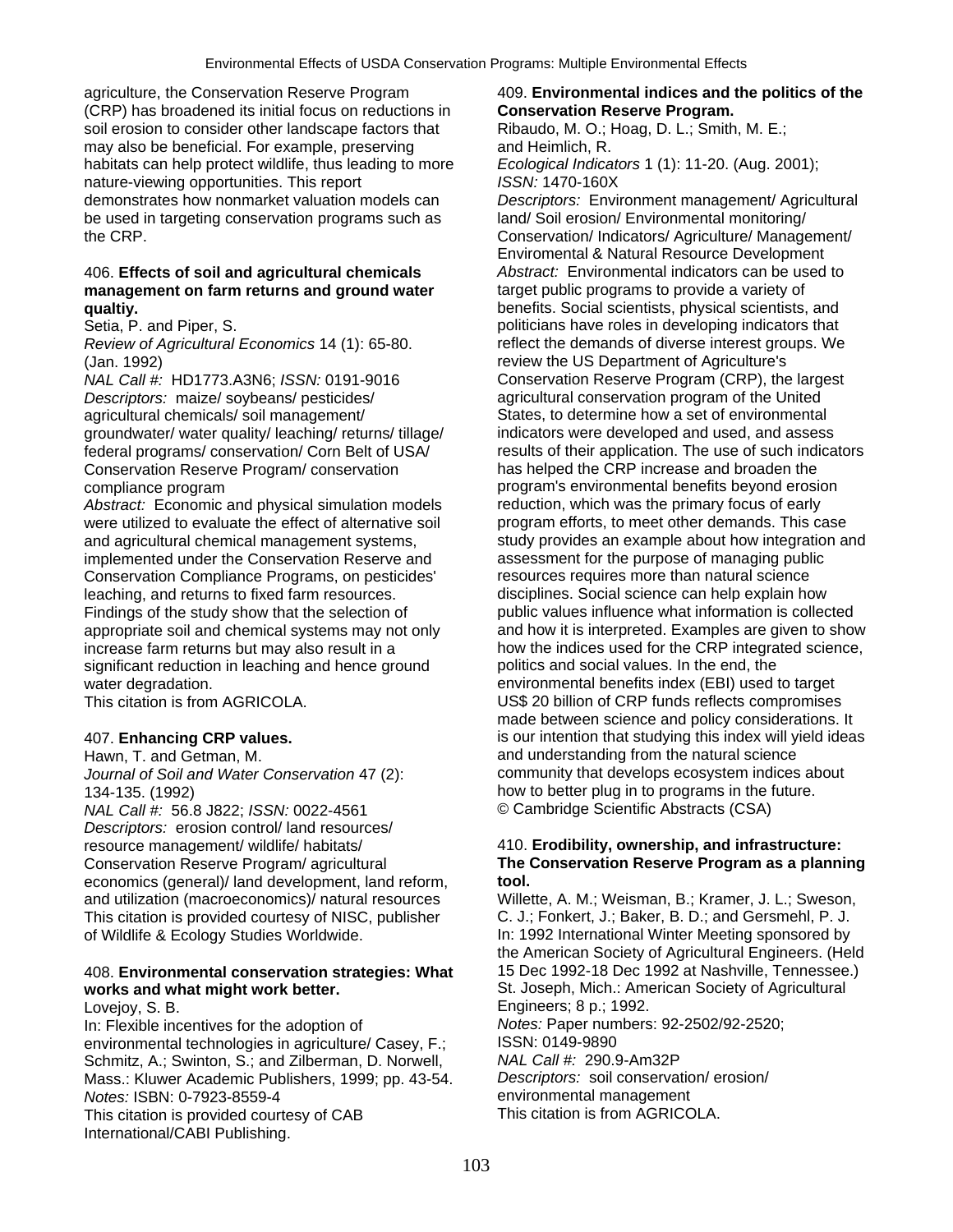# **programs: A linkage. achieve multiple environmental goals. achieve multiple environmental goals.**

*Journal of Soil and Water Conservation* 41 (6): *Journal of Soil and Water Conservation 43 (1):*  371-373. ill., maps. (Nov. 1986-Dec. 1986) *78-81*. (1988) *NAL Call #:* 56.8-J822; *ISSN:* 0022-4561 [JSWCA3] *NAL Call #:* 56.8 J822; *ISSN:* 0022-4561 *Descriptors:* soil and water conservation/ erosion/ *Descriptors:* conservation/ soils/ environmental erosion control/ water composition and quality/ management/ ecology/ Food Security Act 1985/ pollution by agriculture/ reserves/ state government/ Standards, laws, regulations and policy United States/ Conservation Reserve Program *Abstract:* The 1985 Food Security Act (P.L. 99-198) This citation is from AGRICOLA. **Authorizes** the largest Conservation Reserve

sustainability/assessment/environmental impact/ unusually large farm program acreage set-aside. economic impact/ social impact/ federal programs/ © Cambridge Scientific Abstracts (CSA) case studies/ Missouri/ Conservation Reserve<br>Program/ alternative versus conventional farming systems **conservation.** 

Abstract: The sustainability of farming systems must Feather, P.; Hellerstein, D.; and Hansen, L. be assessed by their potential environmental, *Agricultural Outlook (AO)* (No. AO-254): economic, and social performance. We present a 21-24. (1998)<br>
case study to illustrate an assessment of relative MAL Call #: aHD1751.A422 case study to illustrate an assessment of relative sustainability that uses all three performance criteria. This citation is provided courtesy of CAB We developed two scenarios for farmland currently **International/CABI Publishing.** enrolled in the Conservation Reserve Program (CRP) in Putnam County, Missouri: a conventional scenario 415. **Farms and wetlands benefit from farm bill**  reflecting farming practices typical of northern **conservation measures.** Missouri, and an alternative that we hypothesize to Pederson, Roger L<br>be more environmentally sound. We used selected National Wetlands economic and social indicators to assess whether the *ISSN:* 0164-0712 latter would be at least as economically viable and *Descriptors:* Wetlands---Conservation---Legislation/ socially responsible as the conventional system. Environmental law---United States/ United States--- Estimated direct farm income was \$3.4 million for the Environmental policy---Legislation/ Farms-- alternative and \$2.4 million for the conventional Environmental aspects/ Agriculture-- scenario. The alternative system applies more labor Environmental aspects/ Nature conservation-- and management to a given land resource and may United States---Legislation support more farming families. Estimated total *Abstract:* Discusses wetland conservation, focusing<br>
community economic impacts were 25% greater for on three federal programs: Wetlands Reserve community economic impacts were 25% greater for on three federal programs: Wetlands Reserve<br>the alternative than the conventional farming Program, Conservation Reserve Program, and scenario. CRP land, therefore, could be resumed to Wetland Conservation Restrictions of the Food production in a way that could significantly enhance Security Act of 1985. known as "Swampbuster": local economic and social benefits while retaining policy options; US. many of the CRP's environmental benefits. © 2004 PAIS, published by OCLC Public Affairs This citation is from AGRICOLA. 
Information Service

## 411. **Erodible land and state water quality** 413. **Expanding the conservation reserve to**  Ogg, C. W. Ogg, C. W.; Hostetler, J. E.; and Lee, D. J.

Program in history. Although this act emphasizes the 412. **Evaluating the sustainability of alternative** need to alleviate huge surpluses of federally stored **farming systems: A case study.** *grain and reduce financial distress among farmers, it* Ikerd, J.; Devino, G.; and Traiyongwanich, S. designates only certain highly erodible acres or other *American Journal of Alternative Agriculture 11 (1):* acres that "pose an off-farm environmental threat" for *25-29. (*1996) CRP eligibility. The program has the potential to both *NAL Call #:* S605.5.A43; *ISSN:* 0889-1893 [AJAAEZ] conserve soil and reduce crop surpluses by idling *Descriptors:* alternative farming/ farming systems/ within the next five years as many acres as last year's

## 414. Exploring methods of selecting cropland for

**National Wetlands Newsletter 23 (3): 9-12. (2001);** Program, Conservation Reserve Program, and Security Act of 1985, known as "Swampbuster";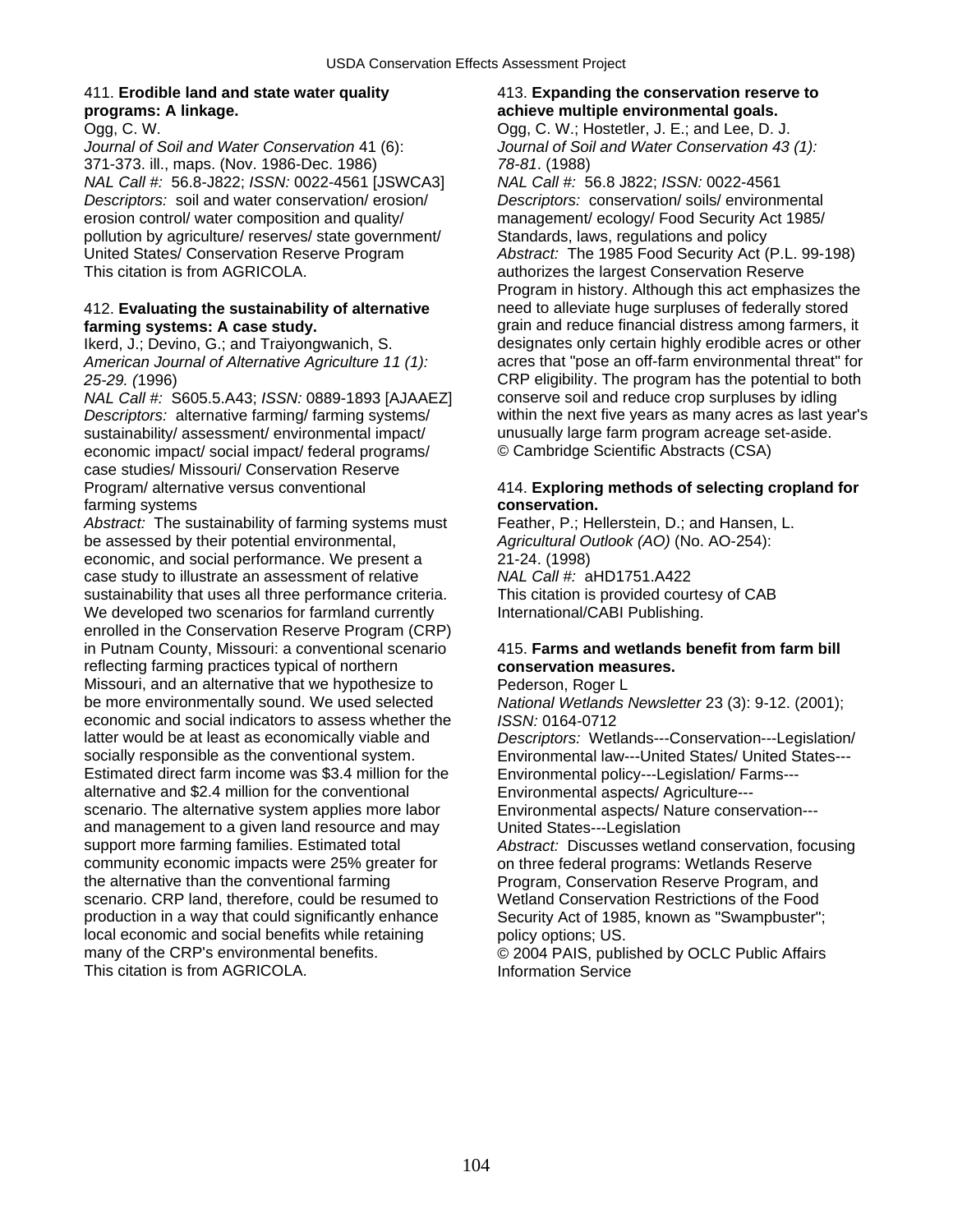## 416. **Final Programmatic Environmental Impact** Morgantown, W.Va.: West Virginia University **Statement for the Conservation Reserve Program** Extension Service; pp. 38-45; 1990. **(CRP).** *NAL Call #:* GV191.6.I52-1989

*Notes:* Contains Appendix D, Literature Review and utilization/ USDA/ land diversion/ United States/ Research Recommendations for the Conservation Conservation Reserve Program/ Reserve Program, which "documents a preliminary Swampbuster/ Sodbuster review of available scientific studies on the efficacy This citation is from AGRICOLA. and benefits of the Conservation Reserve Program." <http://www.fsa.usda.gov/dafp/cepd/epb/impact.htm> 420. **The Food Security Act of 1985: The** 

environmental impact statements/ natural resource Batie, S. S.<br>management/ wildlife conservation/ wildlife SRDC Serict management/ wildlife habitats (86): 67-73. (Oct. 1986)

## 417. **Financial and economic analysis of CRP, row** *Notes:* Paper presented at a Regional Workshop on: **crop, and white pine production on erodible lands** "The Food Security Act of 1985--Impact for Extension **of southern Ohio.** Farm Management, Marketing, and Policy Programs

In: ESO: Economics and sociology occasional paper; Columbus, Ohio: Ohio State University, Dept. of conservation/ legislation/ public opinion/ economic<br>
Agricultural Economics and Rural Sociology, 1992. impact/ south eastern states of USA/ south central Agricultural Economics and Rural Sociology, 1992. 14 p.

*Descriptors:* erosion/ pinus/ economic analysis/ models/ finance/ Ohio/ Conservation **Changes: An Assessment of Agricultural <br>
Reserve Program <b>Conservation Policies Conservation Policies Conservation Policies** Reserve Program **Conservation Policies.**<br>
This citation is from AGRICOLA. **CONSERVATION CONSERVATION CONSERVATION CONSERVATION** 

# **erodible land and tolerable soil loss.** 26-41. (2004); *ISSN:* 0002-9092

*Journal of Soil and Water Conservation 43 (1):* International/CABI Publishing. *35-38.* (1988)

*NAL Call #:* 56.8 J822; *ISSN:* 0022-4561 422. **From the field: What farmers have to say**  *Descriptors:* land resources/ erosion/ water quality/ **about Vermont's Farmland Conservation**  resource management/ conservation/ basic **Program.** 

Conservation Title of the farm bill is widely acclaimed c2000.; 40 p.: ill., maps; 28 cm. (2000) as an historic breakthrough. The Conservation *NAL Call #:* S604.62.V5 F47 2000<br>Reserve Program has already attracted 23 million http://www.farmlandinfo.org/docum acres into stable land uses, accounting for the most<br>dramatic and rapid reduction in soil erosion ever **The Field.pdf** dramatic and rapid reduction in soil erosion ever *Descriptors:* Vermont Farmland Conservation © Cambridge Scientific Abstracts (CSA) Farms---Vermont

## 419. **Food Security Act of 1985: Impact on resource management and utilization.** Teels, B. M.

In: Conference proceedings Income Opportunities for the Private Landowner Through Management of Natural Resources and Recreational Access. (Held 9 Apr 1989-12 Apr 1989 at Wheeling, W.Va.) Grafton, William N. (eds.)

Descriptors: wildlife / wetlands/ habitats/ erosion/ soil U. S. Department of Agriculture conservation/ legislation/ federal programs/ Washington, D.C.: environmental protection/ economic impact/ U.S. Department of Agriculture, 2003. The state of the recreation / income/ resource management/ resource

# **Conservation Title and its impact on the South.**

SRDC Series - Southern Rural Development Center

*NAL Call #:* HT401.S72.

Shakya, B. S. and Hitzhusen, F. J. in the South," April 8-9, 1986, Knoxville, Tennessee.<br>In: ESO: Economics and sociology occasional paper: Descriptors: land use / wetlands/ erosion/ soil

*NAL Call #:* HD1411.O3 This citation is from AGRICOLA.

# federal programs/ marginal land/ mathematical 421. **From Microlevel Decisions to Landscape**

Wu, J. J.; Adams, R. M.; Kling, C. L.; and Tanaka, K.

418. **First principles: The definition of highly** *American Journal of Agricultural Economics* 86 (1): Benbrook, C. M. This citation is provided courtesy of CAB

approaches, concepts, and theory Ferguson, Kirsten. and Cosgrove, Jeremiah.:<br>Abstract: There is much to celebrate, The Ferguson, Saratoga Springs. NY: American Farmland Tr Saratoga Springs, NY: American Farmland Trust, http://www.farmlandinfo.org/documents/29389/From

Program/ Agricultural conservation---Vermont/

This citation is from AGRICOLA.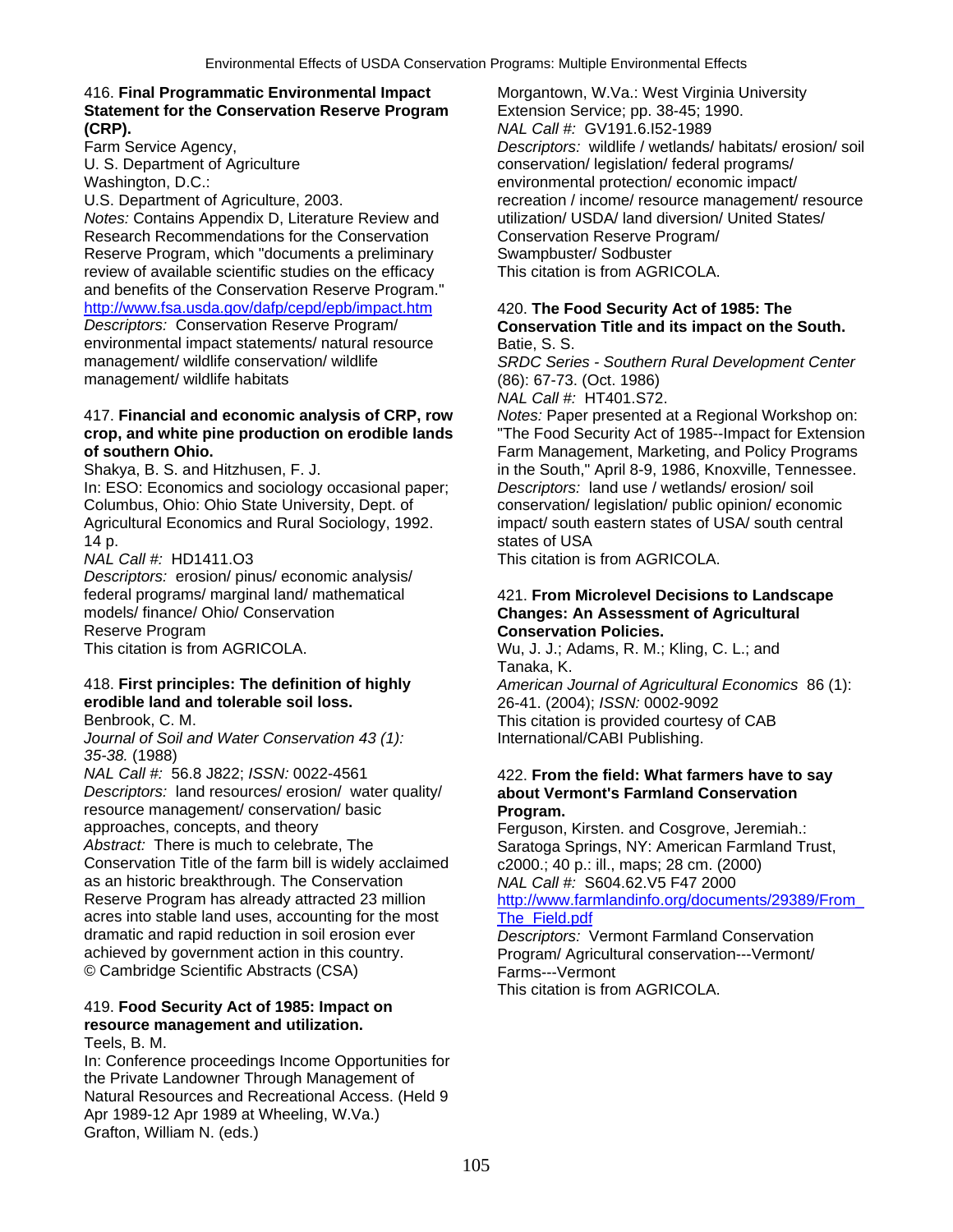# 423. **Grazing and haying effects on runoff and** Although a large number of acres are temporarily

(Nov. 1996) of Wildlife & Ecology Studies Worldwide.

*NAL Call #:* S671.A66; *ISSN:* 0883-8542 *Descriptors:* agricultural land/ land management/ 425. **Haying, tillage, and nitrogen fertilization**  conservation/ grassland management/ grazing/ **Reserve Program site.**  rotational grazing/ haymaking/ prescribed burning/ Wienhold, B. J. and Tanaka, D. L.<br>
runoff/water erosion/sediment/losses from soil/ Soil Science Society of America J canopy/ vegetation/ coverage/ surface roughness/ 379-381. (2000) bulk density/ soil compaction/ North Dakota/ *NAL Call #:* 56.9-So3; *ISSN:* 0361-5995 [SSSJD4]

Abstract: Grazing and haying effects on runoff and soils / land use/ conversion/ harvesting/ tillage/ erosion from a former Conservation Reserve no-tillage/ minimum tillage/ nitrogen fertilizers/ Program (CRP) site near Streeter, North Dakota, North Dakota were determined. Treatments included undisturbed *Abstract:* Effect of haying (hayed or not hayed prior CRP, twice-over rotational grazing, season-long to tillage), tillage (no-tillage, minimum tillage, or grazing, haying, and burning. Runoff and erosion conventional tillage), and N fertilization (0 or 67 kg were measured from simulated rainfall which was ha(-1)) on surface infiltration rates, Q(h), was Following an initial stabilization period, no significant site conversion. Soils included Amor loam (finedifference in runoff or erosion was found between the loamy, mixed, superactive, frigid Typic Haplustoll) season-long grazing and burned treatments. Use of and Cabba silt loam (loamy, mixed, superactive.<br>
the CRP site for grazing or having resulted in a calcareous, frigid, shallow Typic Ustorthent). In the CRP site for grazing or haying resulted in a calcareous, frigid, shallow Typic Ustorthent). In<br>significant increase in runoff compared to leaving the reference plots Q(h) increased from 1995 to 199 area in an undisturbed condition. Similar amounts of  $(27.2 +/- 3.2 \text{ vs. } 36.4 +/- 2.9 \text{ mm h}(-1)$  at 50-mm<br>erosion were measured from the twice-over rotational tension 10.9 +/- 12 vs. 20.6 +/- 1.4 mm h(-1) at grazing, season-long grazing, and hayed treatments. mm tension, and 4.1 +/- 0.6 vs. 10.9 +/- 1.1 mm h(-1) If adequate canopy and basal cover is maintained, at 150 mm-tension) under permanent vegetation. be expected to result in excessive erosion. The notion of fertilizer was applied than plots hayed and This citation is from AGRICOLA. **Fact in the feature of the fertilized or not hayed** (31.9 +/- 2.9 vs. 23.3 +/- 1.3

# 424. **The Great Plains: America's best chance for**  $+/-0.6$  mm h(-1) at 100-mm tension). As tillage

*Descriptors:* Canis latrans/ Mephitis/ Microtus h(-1) under conventional tillage). Q(h) did not change pennsylvanicus/ Procyon lotor/ Vulpes vulpes/ from 1995 to 1997 in cropped plots. Ciconiiformes/ Fringillidae/ Passeriformes/ This citation is from AGRICOLA. Scolopacidae/ Ammodramus bairdii/ Bartramia longicauda/ Catoptrophorus semipalmatus/ Gallinago 426. **The Impacts of CRP in the Future.** gallinago/ Limosa fedoa/ Molothrus ater / Phalaropus Dicks, M. R. tricolor/ agricultural practices/ birds/ Conservation In: Proceedings of the American Society of Farm Reserve Program/ ecosystem management/ Managers and Rural Appraisers' Annual Meeting.<br>
ecosystems/ farmland/ grasslands/ habitat (Held 21 Oct 1996-28 Oct 1996 at Dallas, TX.) alterations/ land, private/ mammals/ management/ Chicago, Ill.: American Society of Farm Managers restoration/ coyote/ red fox/ raccoon/ skunk/ meadow and Rural Appraisers; 1996. vole/ Baird's sparrow/ brown headed cowbird/ *Descriptors:* Conservation Reserve Program/ State marbled godwit/ upland sandpiper/ common snipe/ conservation programs/ Oklahoma Wilson's phalarope/ willet/ North America: *Abstract:* Analyzed the economic, environmental and<br>Great Plains and Use interactions of CRP expiration with reduced

Abstract: The author discusses the Conservation supply management under FAIR. Reserve Program (CRP) in the United States and its effect on Great Plains wildlife and ecosystems.

**erosion from a former Conservation Reserve** taken out of agricultural use under the CRP program, **Program site. Conserverse areas in the individual tracts are small. Very often, farmers** Gilley, J. E.; Patton, B. D.; Nyren, P. E.; and plant exotic grasses on the CRP tracts instead of Simanton, J. R. Native ones that would support native wildlife species. *Applied Engineering in Agriculture* 12 (6): 681-684. This citation is provided courtesy of NISC, publisher

# federal programs/ land use/ change/ soil **influences on infiltration rates at a Conservation**

Soil Science Society of America Journal 64 (1):

season long grazing *Descriptors:* mollisols/ entisols/ infiltration/ grassland

applied to 3.7 X 10.7 m (12.0 X 35.1 ft) plots. evaluated for Conservation Research Program (CRP) reference plots Q(h) increased from 1995 to 1997 tension, 10.9 +/- 12 vs. 20.6 +/- 1.4 mm h(-1) at 100use of this CRP site for grazing or haying would not Plots hayed prior to tillage exhibited higher Q(h) when mm h(-1) at 50-mm tension and 18.1 +/- 1.3 vs. 13.5 **ecosystem restoration, part 1.** intensity increased, Q(h) at 50-mm tension increased Licht, Daniel S. (20.1 +/- 2.6 mm h(-1) under no-tillage, 25.5 +/- 1.6 *Wild Earth* 4 (2): 47-53. (1994); *ISSN:* 1055-1166 mm h(-1) under minimum tillage, and 30.1 +/- 2.0 mm

(Held 21 Oct 1996-28 Oct 1996 at Dallas, TX.)

land use interactions of CRP expiration with reduced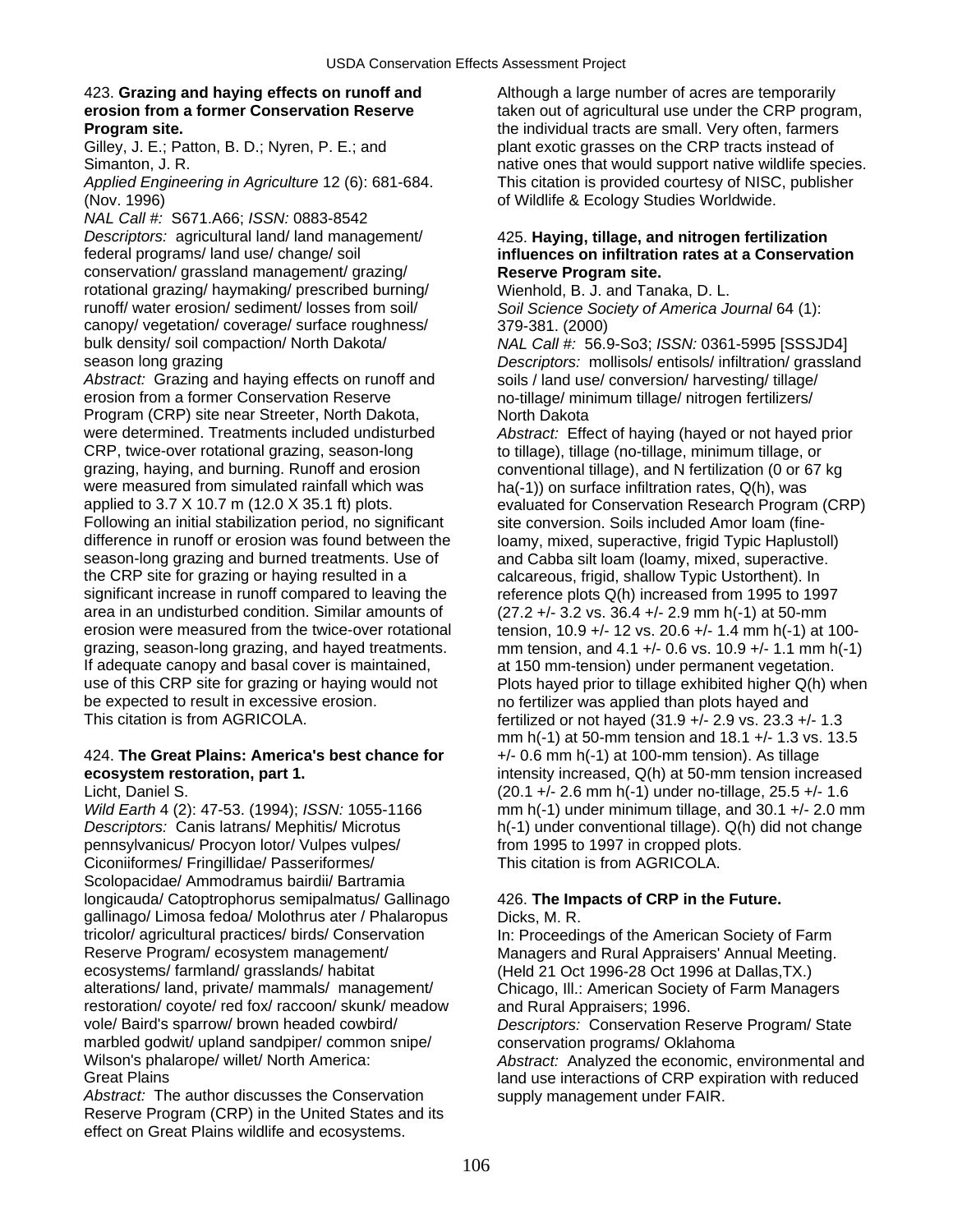Fort Collins, Co: Rocky Mountain Forest and Range Agricultural economics Experiment Station; Series: Forest Service general *Abstract:* The Conservation Reserve Program (CRP) technical rept. 158; 142 p. (1988) is a multi-year, the multi-objective program of the *Notes:* Meeting held September 16-18, 1987 at 1985 Food Security Act Scheduled to retire 40 million Denver, Colorado; PB88225164XSP acres of highly erodible cropland by 1990. The **Descriptors:** Land use / Farm management/ Secretary of Agriculture has considerable discretion Government policies/ Federal assistance programs/ effects of various eligibility, pooling, and bid selection Meetings/ Soil conservation/ Soil erosion/ Food criteria on the performance of the Conservation Security Act of 1985/ Conservation Reserve Program/<br>
Food Security Act/ Great Plains/ Land Management/
recosion reduction, supply control, or budget reduction Natural resources and earth sciences/ Natural to varying degrees. Furthermore, the operation and resource management/ Agriculture and food/ performance of the CRP are closely linked with other Agricultural economics conservation and commodity program provisions of

Abstract: The Conservation Reserve Program, the 1985 Food Security Act. created by the Food Security Act of 1985, will place up to 45 million acres of cropland under permanent 430. **Implementing the Conservation Reserve**  cover for 10 years. It provides opportunities to reduce **Program: Analysis of Environmental Options.**  soil erosion, enhance wildlife habitat, stimulate the farm economy, and reduce commodity surpluses in Washington, DC: Economic Research Service,<br>the Great Plains area. Topics covered in the Resources and Technology Div.: USDAAER618 symposium include the history of plowing and ERSAER618XSP, 1989. 33 p. planting on the Great Plains, program rationale, *Notes:* Agricultural economic rept. 618; See also climatologic and weather factors, establishment of PB87-154191; Replaces PB90-127721 range plants, shrubs and forbs in various plains *Descriptors:* Soil erosion/ Cost analysis/ Profits/ regions, socioeconomic impact of the reserve **Environmental impacts/ Watersheds/ Water quality/**<br>
program, current land use situation and anticipated Wildlife/ Ground water/ Water conservation/ Irrigation ecological impacts of the program, total ranch Habitats/ Agriculture and food/ Agricultural equipment management planning, Midwest policy issues, role of facilities and operations/ Natural resource<br>wildlife and wetlands, farm bill legislation history and management/ Natural resources and earth economics, the native plant seed industry, changes in Hydrology and limnology/ Environmental pollution regional ecology, research needs, and the role of and control/ Water pollution and control<br>federal agencies in program implementation. Abstract: Benefits would be mixed if the federal agencies in program implementation.

## 428. **Implementing CRP: Progress and prospects.** expanded to include irrigated land, highly erodible Hertz, M. land, and land with wetness problems, which

*Journal of Soil and Water Conservation* 43 (1): 14-16. contribute to environmental problems. The report ill. (Jan. 1988-Feb. 1988) examines the following options for implementing

*Descriptors:* soil and water conservation/ water Enrollment costs for the acreage are high since composition and quality/ participation/ program irrigation is profitable in many areas. Net evaluation/ projections/ United States/ food security environmental benefits would not likely increase. act of 1985/ Conservation Reserve Program/ Erodible land in watersheds with pollution problems. This citation is from AGRICOLA. Selected watersheds. Targeting modest acreages of

## 429. **Implementing the Conservation Reserve** even more. Wildlife habitat would improve by **Program. Program. restoring up to 6 million acres to wetlands.**

Dicks, M. R.; Reichelderfer, K.; and Boggess, W. Washington, DC: Economic Research Service, Natural Resource Economics Div.; AGES861213; PB87154191XSP, 1987. 27 p. *Notes:* Staff report

*Descriptors:* Soil erosion/ Water erosion/ Wind erosion/ Stream erosion/ Soil conservation/ Erosion

427. **Impacts of the Conservation Reserve** control/ Agricultural economics/ Conservation **Program in the Great Plains: Symposium <b>Reserve Program** / 1985 Food Security Act / Natural **Proceedings.**<br> **Proceedings.**<br>
Mitchell, J. E. **resource management/ Natural resources and earth<br>
sciences/ Soil sciences/ Agriculture and food/** sciences/ Soil sciences/ Agriculture and food/

Agricultural economics/ Erosion control/ Vegetation/ in implementing the program. The report analyzes the erosion reduction, supply control, or budget reduction

Resources and Technology Div.; USDAAER618; Wildlife/ Ground water/ Water conservation/ Irrigation/ management/ Natural resources and earth sciences/ Conservation Reserve Program (CRP) were *NAL Call #:* 56.8-J822; *ISSN:* 0022-4561 [JSWCA3] environmental provisions of the CRP: Irrigated land. enrollment/ retired acres Water quality could benefit considerably by targeting buffer strips near streams would increase benefits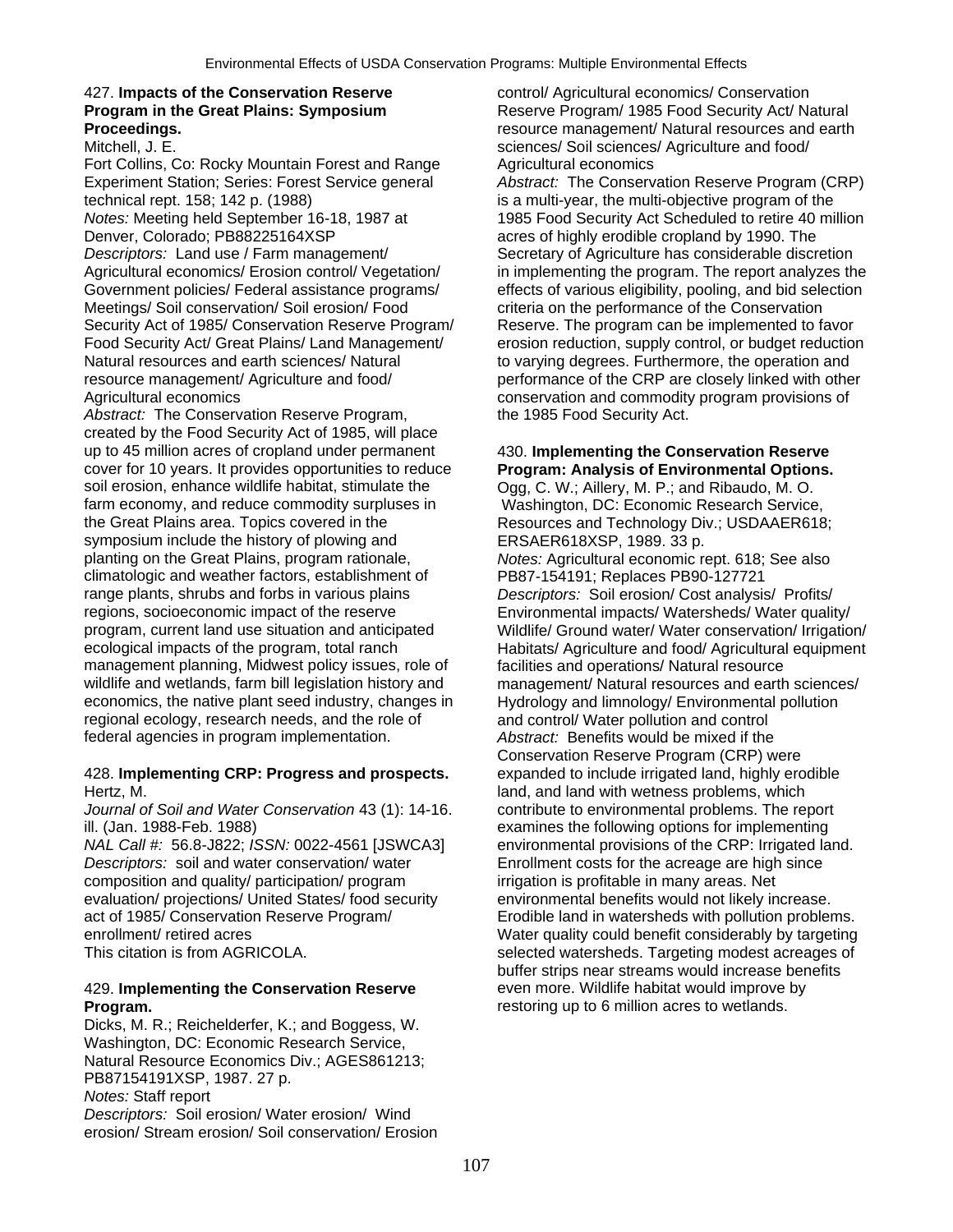## 431. **Implementing the conservation title.** include reducing erosion on all cropland,

Ervin, C. A. implementing a cropland stewardship proposal, *Journal of Soil and Water Conservation* 44 (5): accomplishing two million miles of buffers for the *Descriptors:* soil conservation/ implementation of \$65 million per year in the Farmland Protection research/ erosion/ environmental impact Program and expanding the Conservation Reserve This citation is from AGRICOLA. **Program to 45 million acres. Overall results indicate** 

## **Food Security Act of 1985: A field-oriented** future. **assessment.**

Soil and Water Conservation Society (U.S.) 435. **Land Retirement.**  Ankeny, Iowa: Soil and Water Conservation Society; Smith, Mark 74 p.: ill., 1 map. (1990) In: Agricultural and Resource Economics Indicators/ *NAL Call #:* HD256.I47--1990 United States Department of Agriculture, Economic *Descriptors:* Land use, Rural---Government policy--- Research Service Resource Economics Division, United States 2000. [Chapter 6.2] This citation is from AGRICOLA. *Notes:* Report ID: AH 722

# 433. **Implications of land conversions and** [\\_2/AREI6\\_2landretire.pdf](http://www.ers.usda.gov/publications/arei/ah722/arei6_2/AREI6_2landretire.pdf)

Fort Collins, Colo.: Rocky Mountain Forest and from their inception, including acres enrolled, cover Range Experiment Station, 1988; pp. 66-69. entitled a summary of costs and a summary of costs and *Notes:* Report Series ISSN: 0277-5786; Proceedings benefits. of a Symposium on "Impacts of the Conservation Reserve Program in the Great Plains," held Sept 16- 436. **Monitoring the conservation title.**  18, 1987, Denver, Colorado. Includes references. Cook, K. A.

*Descriptors:* erosion/ erosion control/ soil (Jan. 1988-Feb. 1988)

## 434. **Interim Appraisal and Analysis of** conservation reserve program **Conservation Alternatives.**

Washington, DC: Natural Resources Conservation Service; PB2003104447XSP, 2001. CD-ROM 437. **Natural Resources and Users Benefit from**  *Notes:* Relation: **the Conservation Reserve Program.** 

## <http://www.nrcs.usda.gov/technical/land/pubs/rca/> Ribaudo, M. O.; Colacicco, D.; Langner, L. L.;

This document is color dependent and/or in Piper, S.; and Schaible, G. D.<br>
landscape layout. It is currently available on CD-<br>
Washington, DC: Economic Research Service, landscape layout. It is currently available on CD-

## [http://www.nrcs.usda.gov/technical/land/pubs/rca/NR](http://www.nrcs.usda.gov/technical/land/pubs/rca/NRCSfinal.pdf) ERSAER627XSP, 1990 . 54 p. [CSfinal.pdf](http://www.nrcs.usda.gov/technical/land/pubs/rca/NRCSfinal.pdf) *Notes:* Replaces PB90-167452; Also available from

**Descriptors:** Technical assistance/ Finance/ Supt. of Docs. Incentives/ U.S. Department of Agriculture/ *NAL Call #:* A281.9--Ag8A-no.627 Government programs/ Farms/ Agriculture/ Farmland/ *Descriptors:* Protection/ Erosion control/ Planting/ Land use planning/ Natural resources conservation/ Grasses/ Trees Plants/ Agriculture/ Improvement/ CRP/ Conservation Reserve Program/ Agriculture Ground water/ Wildlife/ Water quality/ Air quality/ and food/ Agriculture and food/ Agricultural Evaluation/ Losses/ Benefit cost analysis/ Models/ economics/ Natural resources and earth sciences/ Tables Data/ Soil conservation/ Natural resources/ Natural resource management Land retirement program / Habitats/ Natural

*Abstract:* The report identifies technical assistance resources and earth sciences/ Soil sciences of possible conservation initiatives. The initiatives to natural resources if 45 million acres of highly

367-370. (Sept. 1989-Oct. 1989) nations waterways, enrolling 250,000 additional acres *NAL Call #:* 56.8-J822; *ISSN:* 0022-4561 [JSWCA3] per year in the Wetlands Reserve Program, investing that there are significant opportunities to improve soil, 432. **Implementing the Conservation Title of the** water and other environmental conditions into the

# [http://www.ers.usda.gov/publications/arei/ah722/arei6](http://www.ers.usda.gov/publications/arei/ah722/arei6_2/AREI6_2landretire.pdf)

## **management for the future.** *Descriptors:* Conservation Reserve Program/ Roath, L. R. **New York Contract Contract Contract Contract Contract Contract Contract Contract Contract Contract Contract Contract Contract Contract Contract Contract Contract Contract Contract Contract Contract Contract C**

In: General Technical Report RM. *Abstract:* Provided a review of the CRP and WRP

*NAL Call #:* aSD11.A42 *Journal of Soil and Water Conservation* 43 (1): 54-57.

conservation/ land diversion/ revegetation/ *NAL Call #:* 56.8-J822; *ISSN:* 0022-4561 [JSWCA3] Conservation Reserve Program *Descriptors:* soil and water conservation/ wetlands/ This citation is from AGRICOLA. This citation is from AGRICOLA. This citation is from AGRICOLA. program evaluation/ United States/ policymakers/

ROM, PDF and paper only. Resources and Technology Div.; USDAAER627;

and financial incentives to accomplish different *Abstract:* The Conservation Reserve Program (CRP) resource conservation objectives based on analysis may generate \$6-14 billion (present value) in benefits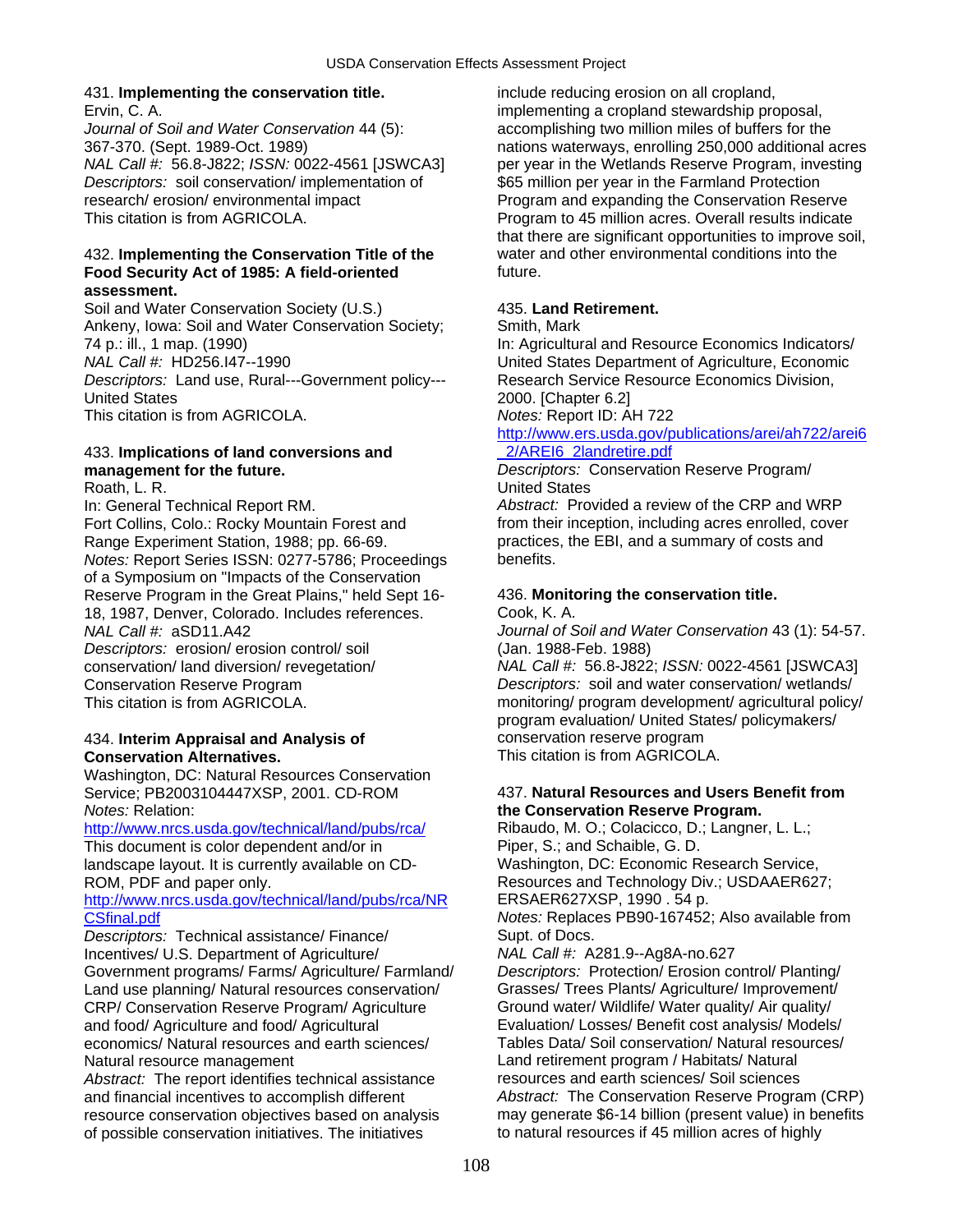erodible or environmentally sensitive cropland are 441. **Offsite sediment damage benefits of the**  removed from agricultural production by 1990. **Conservation Reserve Program in the southern**  Protecting the soil by retiring and planting permanent **United States.**  grasses and trees on such land for 10 years will Alexander, R. R.; English, B. C.; Robertson, T.; and improve soil productivity, water quality, air quality, Post, D. wildlife habitat, and groundwater supply. But the *Southern Journal of Agricultural Economics* 21 (1): magnitude and distribution of benefits can be altered 189. (July 1989) by changing the emphasis of the program. The report *NAL Call #:* HD101.S6; *ISSN:* 0081-3052 estimates how retiring cropland benefits natural *Descriptors:* sediment pollution/ pollution by<br>
resources under three scenarios of CRP enrollment. agriculture/ soil conservation/ south eastern s

## 438. **New CRP criteria enhance environmental** Reserve Program **gains.** This citation is from AGRICOLA.

## Osborn, T.

*Agricultural Outlook [AO]* (245): 15-18. (Oct. 1997) 442. **Overview of the present land-use situation**  *NAL Call #:* aHD1751.A42; *ISSN:* 0099-1066 **and the anticipated ecological impacts of**  [AGOUD7] **program implementation.** 

*Descriptors:* land use / federal programs/ Newman, J. B. environmental protection/ Conservation In: General Technical Report RM.

## 439. **New roles for long term cropland diversion.** of a Symposium on "Impacts of the Conservation

Journal of Soil and Water Conservation 49 (5): 438-439. (1994) *NAL Call #:* aSD11.A42

*NAL Call #:* 56.8 J822; *ISSN:* 0022-4561 *Descriptors:* resource conservation/ soil *Descriptors:* soil conservation/ soil management/ conservation/ erosion control/ land diversion/ government supports/ wildlife habitats/ cropland/ programs/ revegetation/ northern plains states of Watershed protection<br>Abstract: In the early 1980s, articles in this Journal This citation is from AGRICOLA.

*Abstract:* In the early 1980s, articles in this Journal made ambitious claims regarding long term cropland diversion. They said that the U.S. could dramatically 443. **Regional and state perspectives on**  reduce soil erosion while avoiding annual, paid **Conservation Reserve Program (CRP).**  diversion programs, which cost much more. The Allen, A. W. Conservation Reserve Program (CRP) now plays a Fort Collins, CO: National Ecology Research Center, central role in farm bill debates largely because it is National Biological Survey; U.S. Fish and Wildlife delivering on those promises, while meeting wildlife Service Federal Aid Report, 1994. needs, as well. Success opens up new opportunities *Descriptors:* Regional conservation programs/ State to design effective programs based, again, on good conservation programs/ Conservation Reserve analysis, but focusing more on wildlife and water Program/ United States supporting resource management on land remaining by state and federal biologists on regional effects of in crop production. CRP on wildlife in agricultural ecosystems.

© Cambridge Scientific Abstracts (CSA)

## 440. **North Central Oregon Conservation Reserve Resource Conservation Programs. Program Survey: A summary of results.** Powell, M. R. and Wilson, J. D., 1997. 31 p.

Economics, Oregon State University; 46 p.: ill.; *Descriptors:* Conservation Reserve Program/ Series: Special report (Oregon State University. United States references (p.36-37). CRP and EQIP. *NAL Call #:* 100--Or3M-no.959 This citation is from AGRICOLA.

agriculture/ soil conservation/ south eastern states of USA/ south central states of USA/ Conservation

Reserve Program **Fort Collins**, Colo.: Rocky Mountain Forest and This citation is from AGRICOLA. This citation, 1988; pp. 55-59. *Notes:* Report Series ISSN: 0277-5786; Proceedings Ogg, C. and Kuch, P. Canter Conservation 49 (5):<br>
Journal of Soil and Water Conservation 49 (5): 18, 1987, Denver, Colorado. Includes references.

economic aspects/ water quality management/ USA/ southern plains states of USA/ Conservation

quality benefits from crop diversions and on *Abstract:* Literature reviewed of information furnished

# 444. **Risk Assessment for National Natural**

McLeod, Donald M. Resources for the Future Discussion Papers 97-49. Corvallis: Dept. of Agricultural and Resource <http://www.rff.org/rff/Documents/RFF-DP-97-49.pdf>

Agricultural Experiment Station 959. (1996) *Abstract:* Reviewed risk assessments prepared by *Notes:* "April 1996." Includes bibliographical the USDA in support of regulations implementing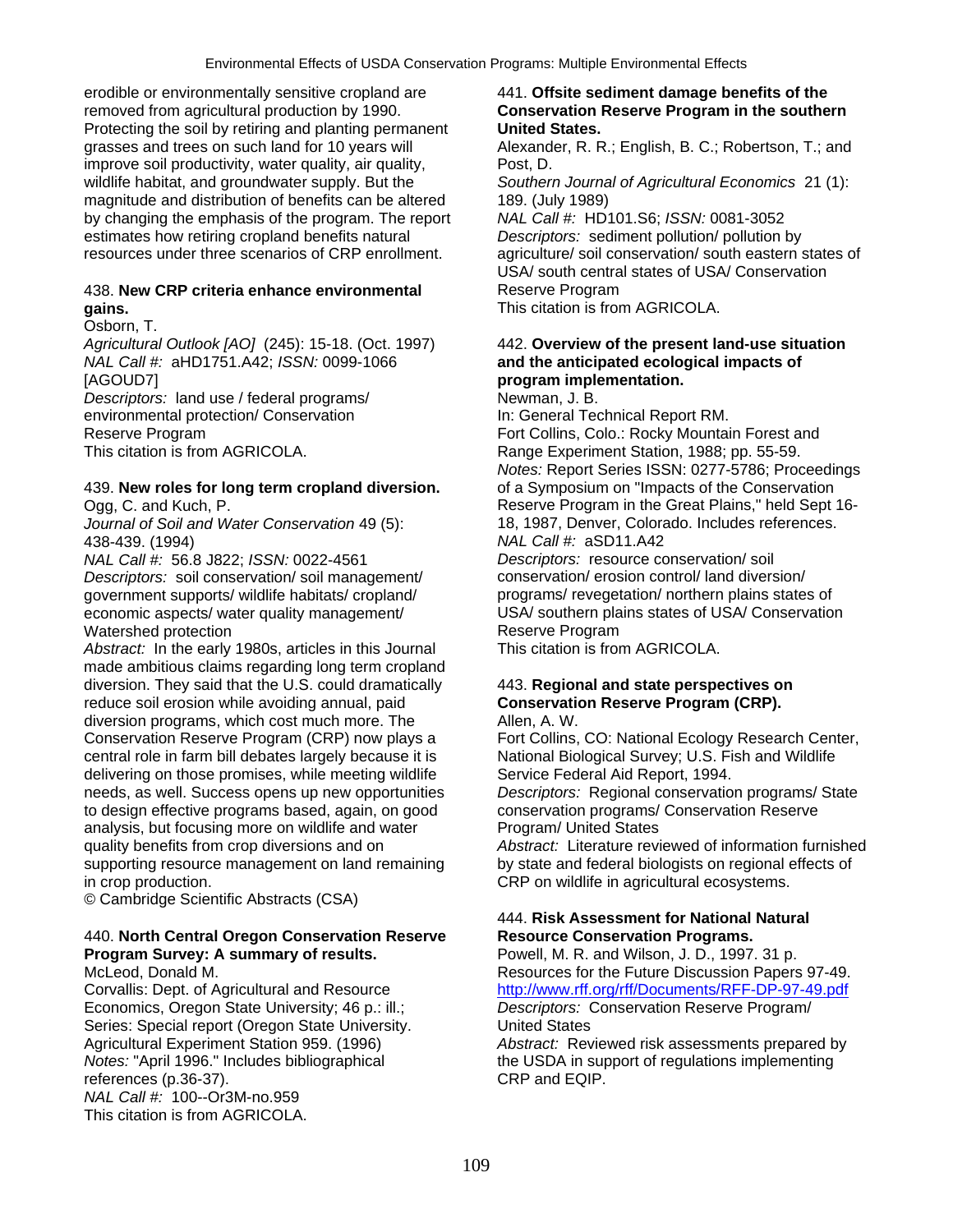## 445. **Runoff, erosion, and soil quality** Environmental policy/ United States---Agricultural **characteristics of a former Conservation Reserve** policy/ North Dakota---Social conditions/ North

Gilley, J. E.; Donan, J. W.; and Dao, T. H. *Applied Engineering in Agriculture* 13 (5): 617-622. resources---United States---North Dakota

*NAL Call #:* S671.A66; *ISSN:* 0883-8542 land retirement, focusing on income stability for **Descriptors:** triticum aestivum/ winter wheat/ participating landowners, environmental benefits, bothriochloa/ ischaemum/ grassland soils/ wheat farm supply, decline of rural population, wildlife soils/ erodibility/ land use/ conversion/ erosion/ runoff/ conservation, and recreation; policy issues. soil/ losses from soil/ soil fertility/ quality/ land  $\degree$  2004 PAIS, published by OCLC Public Affairs productivity/ no-tillage/ conservation tillage/ erosion Information Service control/ soil properties/ federal programs/ Oklahoma/ consevation reserve program/ erodible soils/ 448. **Third Grazing Lands Forum: Grazing Lands** 

runoff, erosion, and soil quality characteristics of a **WV).**  site in southwestern Oklahoma the first year following Heimlich, Ralph E. conversion from the Conservation Reserve Program Morrilton, AR: Winrock International, 1989. 51 p.: ill. (CRP). Treatments included undisturbed CRP, Old *NAL Call #:* HD241.G7-1988 World bluestem (Bothriochlora ischaemum L.), no-till *Descriptors:* Grazing Lands and the Conservation wheat (Triticum aestivum L.) and conservation-till Reserve Program/ Grazing districts---United States/<br>wheat. Significant differences in surface cover were Agricultural conservation---United States wheat. Significant differences in surface cover were found between each of the experimental treatments, This citation is from AGRICOLA. with values ranging from 100% on the undisturbed CRP site to 42% for the conservation-till treatment. 449. **Tillage effects on water runoff and soil**  No significant difference in runoff was found among **erosion after sod.**<br>
the various experimental treatments. The Old World Lindstrom. M. J.: So bluestem and winter wheat treatments had only and Blecha, M. L. minimal erosion during the first year following *Journal of Soil and Water Conservation* 53 (1): conversion from the CRP. Production of Old World 59-63. (1998)<br>bluestem maintained levels of soil quality similar to NAL Call #: 5 bluestem maintained levels of soil quality similar to *NAL Call #:* 56.8-J822; *ISSN:* 0022-4561 [JSWCA3] those of the undisturbed CRP. Conversion of this *Descriptors:* medicago sativa/ bromus inermis/<br>CRP area to winter wheat production significantly *grasslands/ land use/ conversion/ change/ plow* CRP area to winter wheat production significantly example areaslands/ land use/ conversion/ change/ plowing/ reduced biological nutrient reserves, suggesting a chiselling/ no-tillage/ infiltration/ runoff/ water erosion degradation of soil quality. If this trend continues, soil/ losses from soil/ land diversion/ federal<br>long term productivity and the quality of air and water programs/ soil structure/ erodibility/ erosion long term productivity and the quality of air and water programs/ soil structure/ erodibility/ erosion control/<br>
South Dakota/ Conservation Reserve Program resources at this site could be affected.<br>This citation is from AGRICOLA. This citation is from AGRICOLA

## 446. **Sea of grass in New Mexico: A perspective** 450. **Trends in agriculture in the LEASEQ on CRP. watersheds, 1975-1995.**

*NAL Call #: SF85.A1R32; <i>ISSN:* 0190-0528 12 ref. (2002) *Descriptors:* sown grasslands/ range management/ *NAL Call #:* QH540.J6 prescribed burning/ introduced species/ wildlife This citation is provided courtesy of CAB management/ erosion control/ grazing systems/ **International/CABI Publishing.** New Mexico

## 447. **Socioeconomic impacts of the Conservation Department of Agriculture: Soil Conservation**

Leistritz, F Larry; Hodur, Nancy M.; and Bogovich, W. M. Bangsund, Dean A. *Rural America* 17 (3): 57-65. (Fall 2002) Technology/ Younos, T.; Diplas, P.; and *Descriptors:* Rural population---Economic conditions/ Mostaghimi, S.; Series: ASAE Publication 92-14. Farms---Economic aspects/ Land utilization--- St. Joseph, Michigan: American Society of<br>Environmental aspects/ North Dakota--- Americal Lagricultural Engineers, 1992: pp. 230-239.

**Program site in southwestern Oklahoma. Dakota---Economic conditions/ Wildlife conservation--**<br>Gilley, J. E.: Donan, J. W.: and Dao. T. H. **Charles Active States---North Dakota/ Conservation of** (Sept. 1997) *Abstract:* Examines effects of the CRP of long-term

## soil quality **and the Conservation Reserve Program, Full**  report (Held 11-13 October 1988 at Harpers Ferry,

Lindstrom, M. J.; Schumacher, T. E.; Cogo, N. P.;

chiselling/ no-tillage/ infiltration/ runoff/ water erosion/ This citation is from AGRICOLA.

Garcia, H. B.<br>Richards RP; Baker DB; and Eckert DJ<br>*Rangelands* 15 (1): 18-21. (Feb. 1993) *Journal of Environmental Quality* 31 (1): Journal of Environmental Quality 31 (1): 17-24;

## This citation is from AGRICOLA. 451. **Twelve Years of Abandoned Mineland Reclamation Activities by the United States Service in Southwest Pennsylvania.**

In: Land Reclamation: Advances in Research & Agricultural Engineers, 1992; pp. 230-239.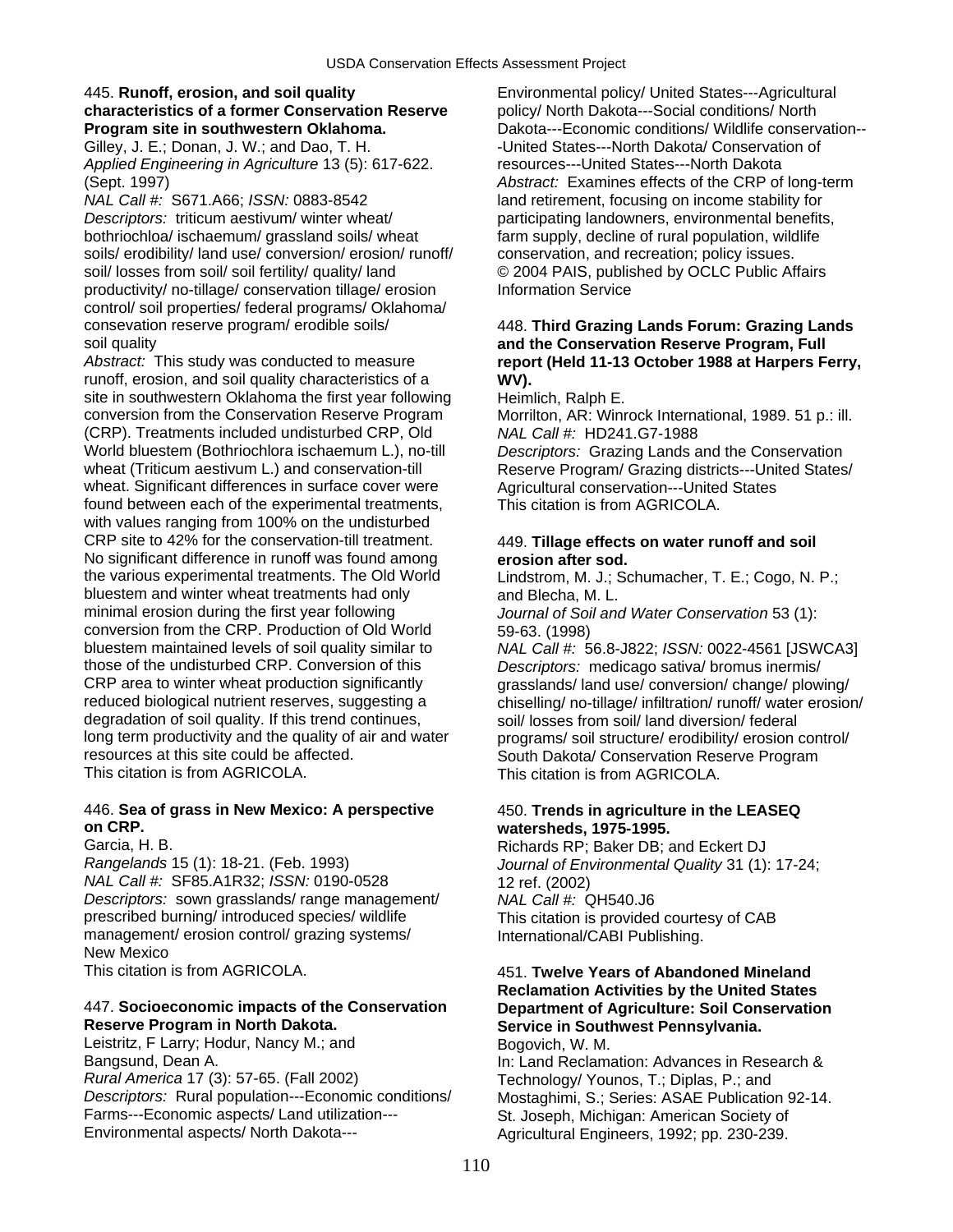*NAL Call #:* TA705.2.L36 1992 law/ Erosion control/ Food Security Act/ Policy<br>Descriptors: Coal mining effects/ Department of making / Subsidies/ Water pollution control/ *Descriptors: Coal mining effects/ Department of* Agriculture/ Environmental restoration/ Land Education/ Farm management/ Nonpoint pollution reclamation/ Mining/ Pennsylvania/ Soil Conservation sources/ Research/ Soil erosion/ Wetlands/ Wildlife Service/ Acid mine drainage/ Costs/ Erosion control/ habitats/ Water law and institutions/ Water quality<br>Hazards/ Legislation/ Sediment control/ Soil control/ Watershed protection Hazards/ Legislation/ Sediment control/ Soil stabilization/ Strip mines/ Surface Mining Control Act/ *Abstract:* The Food Security Act of 1985 consists of Toxicity/ Vegetation establishment/ Waste capping/ eighteen titles which are designed to reduce soil Wetland construction/ Water quality control/ errosion, improve wildlife habitat, decrease loss of

Abstract: One-sixth of all abandoned coal-mine land quality from the nation's farmland. This policy in the United States is in the twelve southwestern radically differs from that of the 1970s, when the U.S. counties of Pennsylvania. The Surface Mining Control Department of Agriculture (USDA) promoted 'fence-Act of 1977 established several programs to reclaim row-to-fence-row' cultivation. Then, land best suited abandoned coal mine land, one of which is the Rural for grass, trees, or wetlands was converted to Abandoned Mine Program. Sites reclaimed to date cropland that qualified for USDA commodity and have all been Priority I sites, defined as those which credit programs. Yet damage from the all-cutpresent an imminent danger to life and property. 136 production thrust surfaced as the USDA prepared the sites totalling 1137 acres (460 ha) have been 1982 National Resources Inventory (NRI) and reclaimed in the twelve counties over the last 12 reviewed the 1977 NRI information. Soil erosion, years. One of the biggest problems associated with water quality and quantity, and loss of aquatic and black gob piles is their potential toxicity to vegetation. terrestrial habitat continued, while production A soil covering has been used on two of the 136 increases led to piled up surpluses and economic sites. Black locust and arnot bristly locust have been stress. Since the 1985 promulgation of the Food propagated on sites from seed during the vegetation Security Act, over 30 million acres of highly erodible phase of reclamation. During construction, both and scouring cropland have been planted with temporary and permanent measures for the control of suitable vegetative cover for a ten-year period to erosion and sedimentation are installed, including: reduce soil erosion under the Conservation Reserve straw-bale barriers, filter-fabric fence, sediment Program (CRP) provision, 150,000 acres of wetlands basins and rock filter dams. Before reconstruction, have been preserved, and 2 million acres of trees many of the sites had high rates of sediment leaving have been planted to enhance wildlife habitat. The the site. Surface-water control practices are used to CRP acres do not require agrichemicals which stabilize the soil material and reduce the amount of benefits the land and water. Passage of the 1985 gully erosion; examples are diversions, vegetated Food Security Act demonstrated that: (1) a small ad waterways, and rock-lined waterways. Mine openings hoc conservation coalition could influence a largely and air shafts may discharge water and poorly- urban Congress that the farm commodity programs, oxygenated air, and 183 openings have been closed as costly as they had become, represented leverage to prevent access. Wetlands have been constructed on the everyday decisions of thousands of individual on 11 sites to mitigate acid mine drainage. The food and fiber producers; (2) public interest average total cost of reclamation is approximately conservation groups could join traditional farm 9500 dollars per acre. (See also W94-00972) interests at the legislative table; and (3) the American (Brunone-PTT) tax-payer can demand stewardship, as a trade-off for

## 452. **USDA Conservation Programs: A Look at the** 1985 Food Security Act should be encouraged, while **Record. Record. passage of the 1990 farm policy should include: (1)**

*Agricultural Outlook (AO)* (AGO-284): 22-25. (2001) *NAL Call #:* aHD1751.A422; *ISSN:* 0099-1066 use of a carrot and stick approach to reduce the use *Descriptors:* Environmental protection United States/ of chemicals; (3) support for more education and Agricultural conservation United States technical assistance to farmers; and (4) accelerated

# **Historical Perspective on the Food Security Act.** the 1990 farm policy will do for water quality

In: Groundwater and agrichemicals: Suggested policy directions for 1990; Navarre, Minnesota: Freshwater Foundation, 1990. P. 5-14, 8 ref.

*Notes:* 10 Fig, 6 Ref. *Descriptors:* Agricultural practices/ Environmental Watershed protection wetlands acreage, and lower contamination of water © Cambridge Scientific Abstracts (CSA) their support of USDA commodity, credit, and insurance programs. In the future, maintenance of the Hanson, LeRoy and Claassen, Roger removing policy constraints regarding introduction of Hanson, LeRoy and Claassen, Roger removing policy constraints regarding introduction of Agricultural Outlook (AO) (AGO-284): 22-25. (2 research to provide the technology for sustainable, 453. **What We've Done--and What We Can Do: A** profitable farming. As the 1985 bill did for soil erosion, Berg, N. A. collins-PTT)<br>In: Groundwater and agrichemicals: Suggested policy <br>
© Cambridge Scientific Abstracts (CSA)